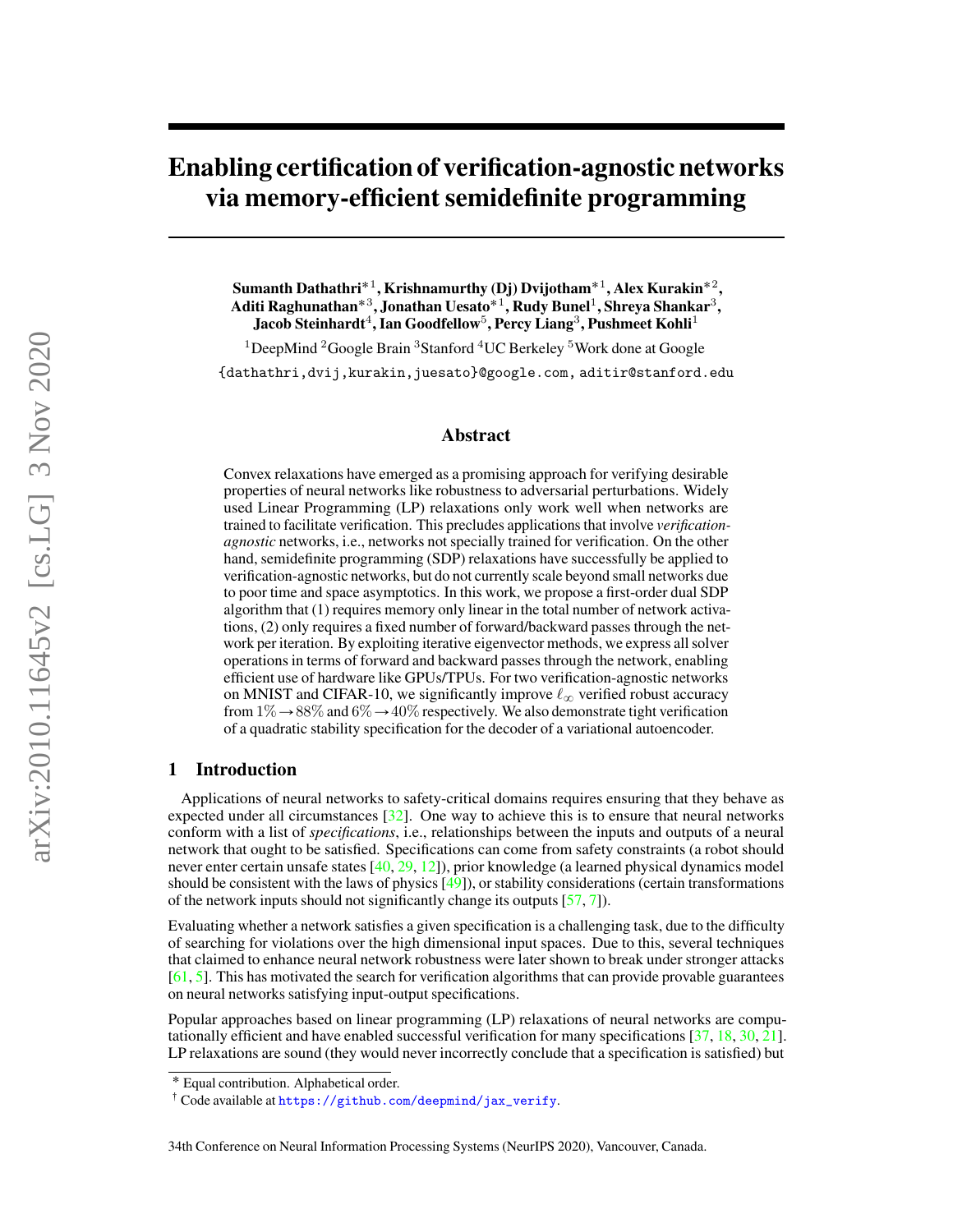incomplete (they may fail to verify a specification even if it is actually satisfied). Consequently, these approaches tend to give poor or vacuous results when used in isolation, though can achieve strong results when combined with specific training approaches to aid verification [\[22,](#page-11-5) [51,](#page-12-3) [67,](#page-13-2) [21,](#page-11-4) [54,](#page-13-3) [6\]](#page-10-3).

In contrast, we focus on *verification-agnostic* models, which are trained in a manner agnostic to the verification algorithm. This would enable applying verification to all neural networks, and not just those trained to be verifiable. First, this means training procedures need not be constrained by the need to verify, thus allowing techniques which produce empirically robust networks, which may not be easily verified [\[38\]](#page-12-4). Second, ML training algorithms are often not easily modifiable, e.g. production-scale ML models with highly specific pipelines. Third, for many tasks, defining formal specifications is difficult, thus motivating the need to learn specifications from data. In particular, in recent work [\[24,](#page-11-6) [50,](#page-12-5) [66\]](#page-13-4), natural perturbations to images like changes in lighting conditions or changes in the skin tone of a person, have been modeled using perturbations in the latent space of a generative model. In these cases, the specification itself is a verification-agnostic network which the verification must handle even if the prediction network is trained with the verification in mind.

In contrast to LP-based approaches, the semidefinite programming (SDP) relaxation  $[52]$  has enabled robustness certification of verification-agnostic networks. However, the interior point methods commonly used for SDP solving are computationally expensive with  $O(n^6)$  runtime and  $O(n^4)$ memory requirements, where n is the number of neurons in the network  $[41, 60]$  $[41, 60]$  $[41, 60]$ . This limits applicability of SDPs to small fully connected neural networks.

Within the SDP literature, a natural approach is to turn to first-order methods, exchanging precision for scalability [\[63,](#page-13-6) [53\]](#page-13-7). Because verification only needs a bound on the optimal value of the relaxation (and not the optimal solution), we need not design a general-purpose SDP solver, and can instead operate directly in the dual. A key benefit is that the dual problem can be cast as minimizing the maximum eigenvalue of an affine function, subject only to non-negativity constraints. This is a standard technique used in the SDP literature  $[25, 42]$  $[25, 42]$  $[25, 42]$  and removes the need for an expensive projection operation onto the positive semidefinite cone. Further, since any set of feasible dual variables provides a valid upper bound, we do not need to solve the SDP to optimality as done previously  $\lceil 52 \rceil$ , and can instead stop once a sufficiently tight upper bound is attained.

In this paper, we show that applying these ideas to neural network verification results in an efficient implementation both in theory and practice. Our solver requires  $O(n)$  memory rather than  $O(n^4)$ for interior point methods, and each iteration involves a constant number of forward and backward passes through the network.

Our contributions. The key contributions of our paper are as follows:

1. By adapting ideas from the first-order SDP literature  $[25, 42]$  $[25, 42]$  $[25, 42]$ , we observe that the dual of the SDP formulation for neural network verification can be expressed as a maximum eigenvalue problem with only interval bound constraints. This formulation generalizes [\[52\]](#page-12-6) without loss of tightness, and applies to any quadratically-constrained quadratic program (QCQP), including the standard adversarial robustness specification and a variety of network architectures.

Crucially, when applied to neural networks, we show that subgradient computations are expressible purely in terms of forward or backward passes through layers of the neural network. Consequently, applying a subgradient algorithm to this formulation achieves per-iteration complexity comparable to a constant number of forward and backward passes through the neural network.

- 2. We demonstrate the applicability of first-order SDP techniques to neural network verification. We first evaluate our solver by verifying  $\ell_{\infty}$  robustness of a variety of *verification-agnostic* networks on MNIST and CIFAR-10. We show that our approach can verify large networks beyond the scope of existing techniques. For these verification-agnostic networks, we obtain bounds an order of magnitude tighter than previous approaches (Figure [1\)](#page-7-0). For an adversarially trained convolutional neural network (CNN) with no additional regularization on MNIST ( $\epsilon$  = 0.1), compared to LP relaxations, we improve the verified robust accuracy from  $1\%$  to  $88\%$ . For the same training and architecture on CIFAR-10 ( $\epsilon = 2/255$ ), the corresponding improvement is from 6% to 40% (Table [1\)](#page-7-1).
- 3. To demonstrate the generality of our approach, we verify a different quadratic specification on the stability of the output of the decoder for a variational autoencoder (VAE). The upper bound on specification violation computed by our solver closely matches the lower bound on specification violation (from PGD attacks) across a wide range of inputs (Section [6.2\)](#page-8-0).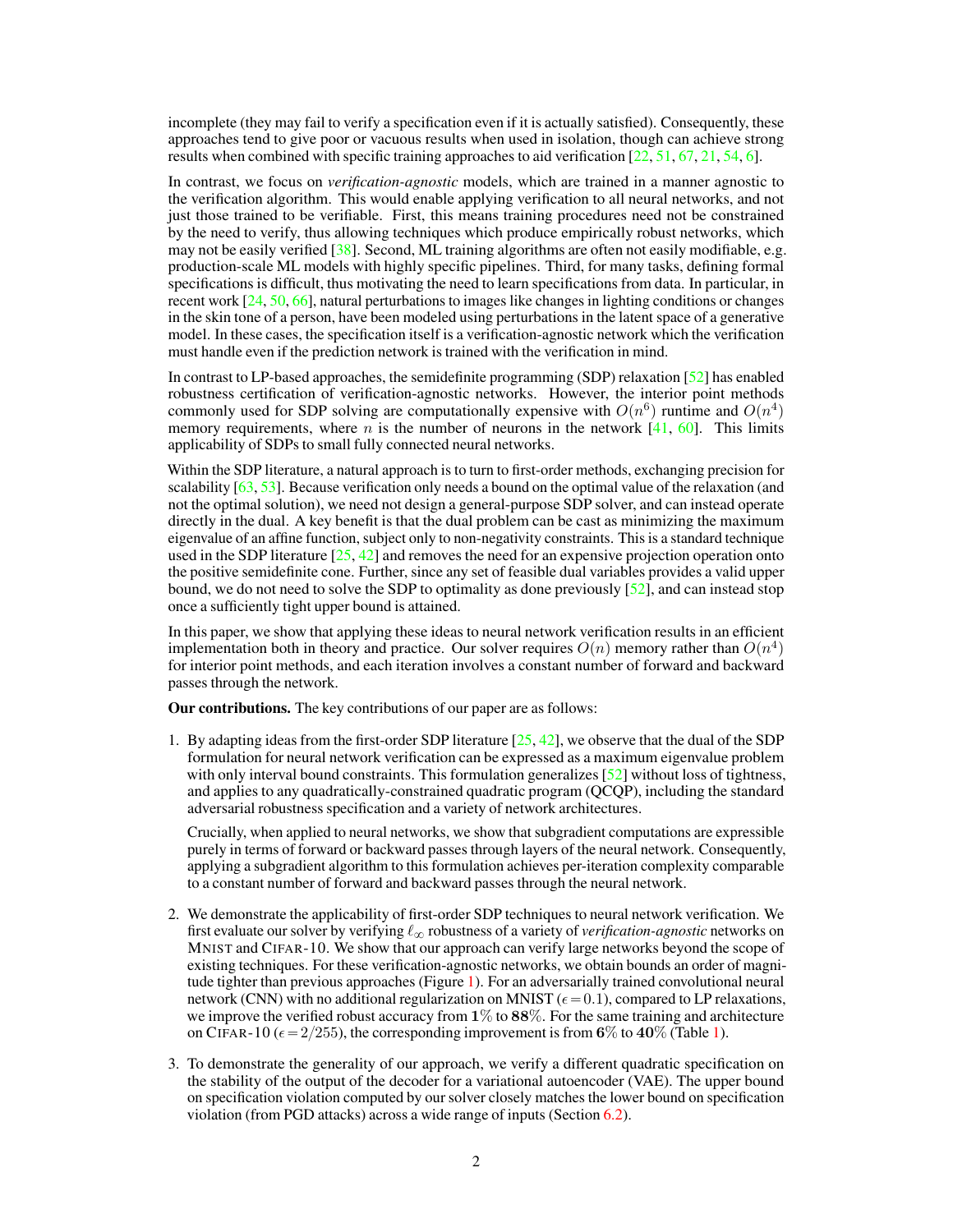# 2 Related work

Neural network verification. There is a large literature on verification methods for neural networks. Broadly, the literature can be grouped into complete verification using mixed-integer programming [\[26,](#page-11-8) [18,](#page-11-2) [59,](#page-13-8) [10,](#page-10-4) [2\]](#page-10-5), bound propagation [\[56,](#page-13-9) [70,](#page-13-10) [65,](#page-13-11) [21\]](#page-11-4), convex relaxation [\[30,](#page-11-3) [17,](#page-10-6) [67,](#page-13-2) [51\]](#page-12-3), and randomized smoothing [\[35,](#page-12-9) [11\]](#page-10-7). Verified training approaches when combined with convex relaxations have led to promising results [\[30,](#page-11-3) [51,](#page-12-3) [23,](#page-11-9) [6\]](#page-10-3). Randomized smoothing and verified training approaches requires special modifications to the predictor (smoothing the predictions by adding noise) and/or the training algorithm (training with additional noise or regularizers) and hence are not applicable to the verification-agnostic setting. Bound propagation approaches have been shown to be special instances of LP relaxations [\[37\]](#page-12-2). Hence we focus on describing the convex relaxations and complete solvers, as the areas most closely related to this paper.

Complete verification approaches. These methods rely on exhaustive search to find counter-examples to the specification, using smart propagation or bounding methods to rule out parts of the search space that are determined to be free of counter-examples. The dominant paradigms in this space are Satisfiability Modulo Theory (SMT) [\[26,](#page-11-8) [18\]](#page-11-2) and Mixed Integer Programming (MIP) [\[59,](#page-13-8) [10,](#page-10-4) [2\]](#page-10-5). The two main issues with these solvers are that: 1) They can take exponential time in the network size and 2) They typically cannot run on accelerators for deep learning (GPUs, TPUs).

Convex relaxation based methods. Much work has relied on linear programming (LP) or similar relaxations for neural-network verification  $[30, 17]$  $[30, 17]$  $[30, 17]$ . Bound propagation approaches can also be viewed as a special case of LP relaxations [\[37\]](#page-12-2). Recent work [\[54\]](#page-13-3) put all these approaches on a uniform footing and demonstrated using extensive experiments that there are fundamental barriers in the tightness of these LP based relaxations and that obtaining tight verification procedures requires better relaxations. A similar argument in [\[52\]](#page-12-6) demonstrated a large gap between LP and SDP relaxations even for networks with randomly chosen weights. Fazlyab et al. [\[19,](#page-11-10) [20\]](#page-11-11) generalized the SDP relaxations to arbitrary network structures and activiation functions. However, these papers use off-the-shelf interior point solvers to solve the resulting relaxations, preventing them from scaling to large CNNs. In this paper, we focus on SDP relaxations but develop customized solvers that can run on accelerators for deep learning (GPUs/TPUs) enabling their application to large CNNs.

First-order SDP solvers. While interior-point methods are theoretically compelling, the demands of large-scale SDPs motivate first-order solvers. Common themes within this literature include smoothing of nonsmooth objectives  $[42, 33, 14]$  $[42, 33, 14]$  $[42, 33, 14]$  $[42, 33, 14]$  $[42, 33, 14]$  and spectral bundle or proximal methods  $[25, 36, 45]$  $[25, 36, 45]$  $[25, 36, 45]$  $[25, 36, 45]$  $[25, 36, 45]$ . Conditional gradient methods use a sum of rank-one updates, and when combined with sketching techniques, can represent the primal solution variable using linear space [\[68,](#page-13-12) [69\]](#page-13-13). Many primal-dual algorithms [\[64,](#page-13-14) [63,](#page-13-6) [41,](#page-12-7) [4,](#page-10-9) [15\]](#page-10-10) exploit computational advantages of operating in the dual – in fact, our approach to verification operates exclusively in the dual, thus sidestepping space and computational challenges associated with the primal matrix variable. Our formulation in Section [5.1](#page-4-0) closely follows the eigenvalue optimization formulation from Section 3 of Helmberg and Rendl  $[25]$ . While in this work, we show that vanilla subgradient methods are sufficient to achieve practical performance for many problems, many ideas from the first-order SDP literature are promising candidates for future work, and could potentially allow faster or more reliable convergence. A full survey is beyond scope here, but we refer interested readers to Tu and Wang [\[60\]](#page-13-5) and the related work of Yurtsever et al. [\[69\]](#page-13-13) for excellent surveys.

# 3 Verification setup

**Notation.** For vectors  $a, b$ , we use  $a \leq b$  and  $a \geq b$  to represent element-wise inequalities. We use  $B_{\epsilon}(x)$ to denote the  $\ell_{\infty}$  ball of size  $\epsilon$  around input x. For symmetric matrices X,Y, we use  $X \geq Y$  to denote that  $X-Y$  is positive semidefinite (i.e.  $X-Y$  is a symmetric matrix with non-negative eigenvalues) We use  $[x]^+$  to denote  $\max(x,0)$  and  $[x]^-$  for  $\min(x,0)$ . 1 represents a vector of all ones.

**Neural networks.** We are interested in verifiying properties of neural network with  $L$  hidden layers and N neurons that takes input  $x_0$ .  $x_i$  denotes the activations at layer i and the concantenated vector  $x = [x_0, x_1, x_2, \dots, x_L]$  represents all the activations of the network. Let  $\mathbb{L}_i$  denote an affine map corresponding to a forward pass through layer  $i$ , for e.g., linear, convolutional and average pooling layers. Let  $\sigma_i$  is an element-wise activation function, for e.g., ReLU, sigmoid, tanh. In this work, we focus on feedforward networks where  $x_{i+1} = \sigma_i \big( \mathbb{L}_i(x_i) \big)$ .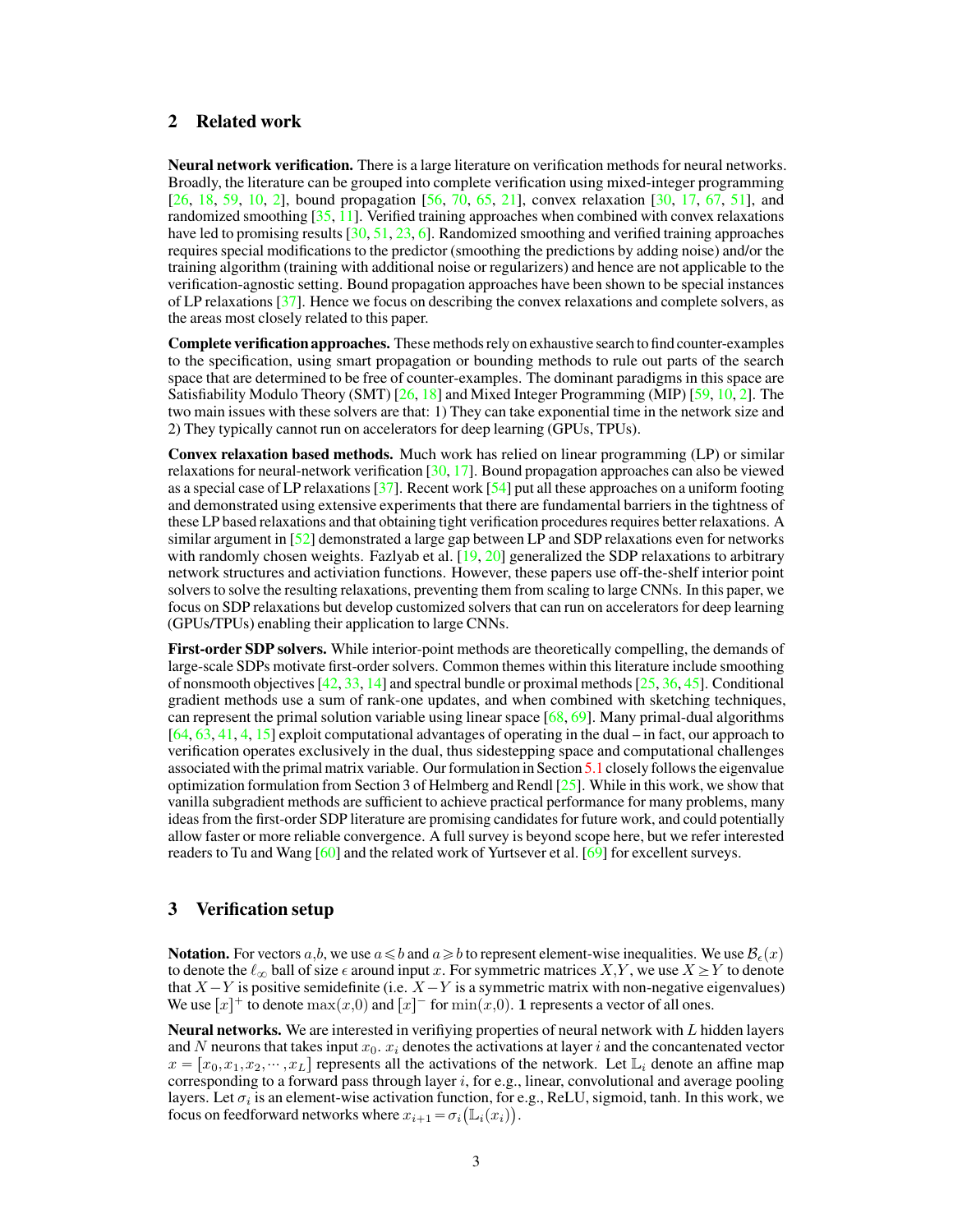**Verification.** We study verification problems that involve determining whether  $\phi(x) \leq 0$  for network inputs  $x_0$  satisfying  $\ell_0 \le x_0 \le u_0$  where specification  $\phi$  is a function of the network activations x.

<span id="page-3-0"></span>
$$
\text{opt} =: \max_{x} \phi(x) \text{ subject to } \underbrace{x_{i+1} = \sigma_i(\mathbb{L}_i(x_i))}_{\text{Neural net constraints}}, \underbrace{\ell_0 \leq x_0 \leq u_0}_{\text{Input constraints}}.
$$
 (1)

The property is verified if opt  $\leq 0$ . In this work, we focus on  $\phi$  which are quadratic functions. This includes several interesting properties like verification of adversarial robustness (where  $\phi$  is linear), conservation of an energy in dynamical systems [\[49\]](#page-12-1)), or stability of VAE decoders (Section [6.2\)](#page-8-0). Note that while we assume  $\ell_{\infty}$ -norm input constraints for ease of presentation, our approach is applicable to any quadratic input constraint.

# <span id="page-3-2"></span>4 Lagrangian relaxation of QCQPs for verification

A starting point for our approach is the following observation from prior work—the neural network constraints in the verification problem  $(1)$  can be replaced with quadratic constraints for ReLUs  $[52]$ and other common activations [\[19\]](#page-11-10), yielding a Quadratically Constrained Quadratic Program (QCQP). We bound the solution to the resulting QCQP via a Lagrangian relaxation. Following  $[52]$ , we assume access to lower and upper bounds  $\ell_i, u_i$  on activations  $x_i$  such that  $\ell_i \leqslant x_i \leqslant u_i$ . They can be obtained via existing bound propagation techniques [\[65,](#page-13-11) [30,](#page-11-3) [70\]](#page-13-10). We use  $\ell \leq x \leq u$  to denote the collection of activations and bounds at all the layers taken together.

We first describe the terms in the Lagrangian corresponding to the constraints encoding layer  $i$  in a ReLU network:  $x_{i+1} = \text{ReLU}(\mathbb{L}_i(x_i))$ . Let  $\ell_i, u_i$  denote the bounds such that  $\ell_i \leq x_i \leq u_i$ . We associate Lagrange multipliers  $\lambda_i = [\lambda_i^a; \lambda_i^b; \lambda_i^c; \lambda_i^d]$  corresponding to each of the constraints as follows.

$$
x_{i+1} \geq 0 \quad \left[\lambda_i^a\right], \quad x_{i+1} \geq \mathbb{L}_i(x_i) \quad \left[\lambda_i^b\right]
$$
\n
$$
x_{i+1} \ominus \left(x_{i+1} - \mathbb{L}_i(x_i)\right) \leq 0 \quad \left[\lambda_i^c\right], \quad x_i \ominus x_i - \left(\ell_i + u_i\right) \ominus x_i + \ell_i \ominus u_i \leq 0 \quad \left[\lambda_i^d\right].\tag{2}
$$

The linear constraints imply that  $x_{i+1}$  is greater than both 0 and  $\mathbb{L}_i(x_i)$ . The first quadratic constraint together with the linear constraint makes  $x_{i+1}$  equal to the larger of the two, i.e.  $x_{i+1} = \max(\mathbb{L}_i(x_i),0)$ . The second quadratic constraint directly follows from the bounds on the activations. The Lagrangian  $\mathcal{L}(x_i, x_{i+1}, \lambda_i)$  corresponding to the constraints and Lagrange multipliers described above is as follows.

$$
\mathcal{L}(x_i, x_{i+1}, \lambda_i) = (-x_{i+1})^\top \lambda_i^a + (\mathbb{L}_i(x_i) - x_{i+1})^\top \lambda_i^b
$$
  
+ 
$$
(x_{i+1} \odot (x_{i+1} - \mathbb{L}_i(x_i)))^\top \lambda_i^c + (x_i \odot x_i - (\ell_i + u_i) \odot x_i + \ell_i \odot u_i)^\top \lambda_i^d
$$
  
= 
$$
\underbrace{(\ell_i \odot u_i)^\top \lambda_i^d}_{\text{independent of } x_i, x_{i+1}} - x_{i+1}^\top \lambda_i^a + (\mathbb{L}_i(x_i))^\top \lambda_i^b - x_{i+1}^\top \lambda_i^b - x_i^\top ((\ell_i + u_i) \odot \lambda_i^d)}_{\text{linear in } x_i, x_{i+1}}
$$
  
+ 
$$
x_{i+1}^\top \text{diag}(\lambda_i^c) x_{i+1} - x_{i+1}^\top \text{diag}(\lambda_i^c) \mathbb{L}_i(x_i) + x_i^\top \text{diag}(\lambda_i^d) x_i.
$$
  
Quadratic in  $x_i, x_{i+1}$  (3)

The overall Lagrangian  $\mathcal{L}(x,\lambda)$  is the sum of  $\mathcal{L}(x_i,x_{i+1},\lambda_i)$  across all layers together with the objective  $\phi(x)$ , and consists of terms that are either independent of x, linear in x or quadratic in x. Thus,  $\mathcal{L}(x,\lambda)$  is a quadratic polynomial in x and can be written in the form  $\mathcal{L}(x,\lambda) = c(\lambda) + x^\top g(\lambda) + \frac{1}{2}x^\top H(\lambda)x$ . Each of the coefficients  $c(\lambda)$ ,  $g(\lambda)$ , and  $H(\lambda)$  are affine as a function of  $\lambda$ . We will describe our approach in terms of  $c(\lambda)$ ,  $g(\lambda)$ , and  $H(\lambda)$ , which need not be derived by hand, and can instead be directly obtained from the Lagrangian  $\mathcal{L}(x,\lambda)$  via automatic differentiation as we discuss in Section [5.2.](#page-4-1) We observe that  $\mathcal{L}(x,\lambda)$  is itself composed entirely of forward passes  $\mathbb{L}_i(x_i)$  and element-wise operations. This makes computing  $\mathcal{L}(x,\lambda)$  both convenient to implement and efficient to compute in deep learning frameworks.

Via standard Lagrangian duality, the Lagrangian provides a bound on opt:

<span id="page-3-3"></span><span id="page-3-1"></span>
$$
\operatorname{opt} \leqslant \min_{\lambda \geqslant 0} \max_{\ell \leqslant x \leqslant u} \mathcal{L}(x,\lambda) = \min_{\lambda \geqslant 0} \max_{\ell \leqslant x \leqslant u} c(\lambda) + x^{\top} g(\lambda) + \frac{1}{2} x^{\top} H(\lambda) x. \tag{4}
$$

We now describe our dual problem formulation starting from this Lagrangian  $(4)$ .

# 5 Scalable and Efficient SDP-relaxation Solver

Our goal is to develop a custom solver for large-scale neural network verification with the following desiderata: (1) compute *anytime* upper bounds valid after each iteration, (2) rely on elementary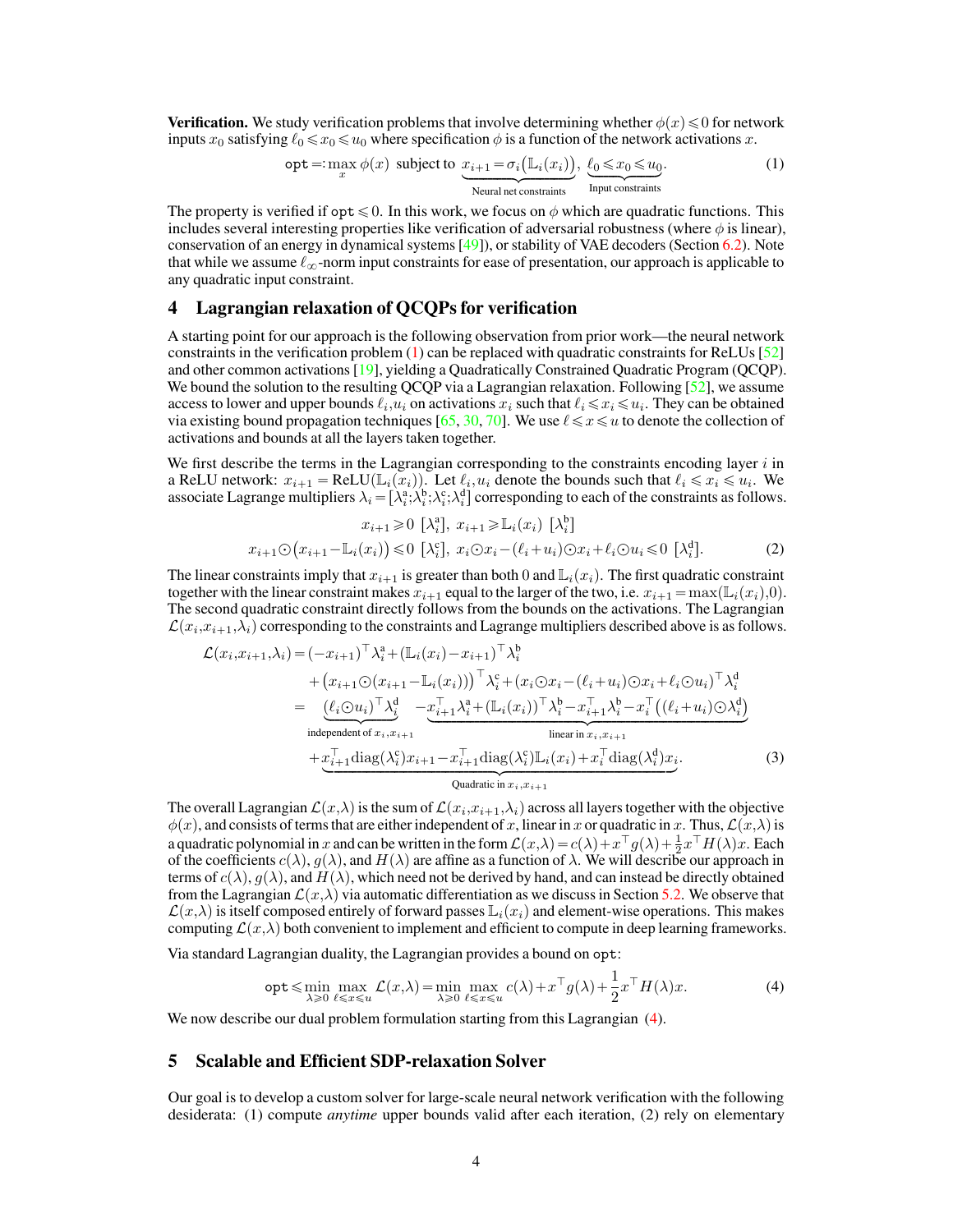computations with efficient implementations that can exploit hardware like GPUs and TPUs, and (3) have per-iteration memory and computational cost that scales linearly in the number of neurons.

In order to satisfy these desiderata, we employ first order methods to solve the Langrange dual problem [\(4\)](#page-3-1). We derive a reformulation of the Lagrange dual with only non-negativity constraints on the decision variables (Section  $5.1$ ). We then show how to efficiently and conveniently compute subgradients of the objective function in Section [5.2](#page-4-1) and derive our final solver in Algorithm [1.](#page-6-0)

#### <span id="page-4-0"></span>5.1 Reformulation to a problem with only non-negativity constraints

Several algorithms in the first-order SDP literature rely on reformulating the semidefinite programming problem as an eigenvalue minimization problem  $[25, 42]$  $[25, 42]$  $[25, 42]$ . Applying this idea, we obtain a Lagrange dual problem which only has non-negativity constraints and whose subgradients can be computed efficiently, enabling efficient projected subgradient methods to be applied.

Recall that  $\ell_i, u_i$  denote precomputed lower and upper bounds on activations  $x_i$ . For simplicity in presentation, we assume  $\ell_i = -1$  and  $u_i = 1$  respectively for all i. This is without loss of generality, since we can always center and rescale the activations based on precomputed bounds to obtain normalized activations  $\bar{x} \in [-1,1]$  and express the Lagrangian in terms of the normalized activations  $\bar{x}$ . *Proposition* 1. The optimal value opt of the verification problem [\(1\)](#page-3-0) is bounded above by the Lagrange

<span id="page-4-5"></span><span id="page-4-2"></span>dual problem corresponding to the Lagrangian in (4) which can be written as follows:  
\n
$$
\text{opt}_{\text{relax}} =: \min_{\lambda \ge 0, \kappa \ge 0} \underbrace{c(\lambda) + \frac{1}{2} \mathbf{1}^\top \Big[ \kappa - \lambda_{\min}^- (\text{diag}(\kappa) - M(\lambda)) \mathbf{1} \Big]^+}_{f(\lambda, \kappa)}, \quad M(\lambda) = \begin{pmatrix} 0 & g(\lambda)^\top \\ g(\lambda) & H(\lambda) \end{pmatrix}, \quad (5)
$$

and  $\lambda_{\min}^{-}(Z) = \min(\lambda_{\min}(Z), 0)$  is the negative portion of the smallest eigenvalue of Z and  $\kappa \in \mathbb{R}^{1+N}$ .

*Proof Sketch.* Instead of directly optimizing over the primal variables  $x$  in the Lagrangian of the verification problem [\(4\)](#page-3-1), we explicitly add the redundant constraint  $x^2 \leq 1$  with associated dual variables  $\kappa$ , and then optimize over x in closed form. This does not change the the primal (or dual) optimum, but makes the constraints in the dual problem simpler. In the corresponding Lagrange dual problem (now over  $\lambda,\kappa$ ), there is a PSD constraint of the form  $\text{diag}(\kappa) \geq M(\lambda)$ . Projecting onto this constraint directly is expensive and difficult. However, for any  $(\lambda, \kappa) \geq 0$ , we can construct a dual feasible solution  $(\lambda,\hat{\kappa})$  by simply subtracting the smallest eigenvalue of diag $(\kappa)-M(\lambda)$ , if negative. For any non-negative  $\lambda, \kappa$ , the final objective  $f(\lambda, \kappa)$  is the objective of the corresponding dual feasible solution and the bound follows from standard Lagrangian duality. The full proof appears in Appendix  $A.3.$ 

*Remark 1.* Raghunathan et al. [\[52\]](#page-12-6) present an SDP relaxation to the QCQP for the verification of  $\ell_{\infty}$  adversarial robustness. The solution to their SDP is equal to opt<sub>relax</sub> in our formulation [\(5\)](#page-4-2) (Appendix [A.4\)](#page-15-0). Raghunathan et al.  $[52]$  solve the SDP via interior-point methods using off-the-shelf solvers which simply cannot scale to larger networks due to memory requirement that is quartic in the number of activations. In contrast, our algorithm (Algorithm [1\)](#page-6-0) has memory requirements that scale linearly in the number of activations.

*Remark 2.* Our proof is similar to the standard maximum eigenvalue transformulation for the SDP dual, as used in Helmberg and Rendl  $[25]$  or Nesterov  $[42]$  (see Appendix [A.6](#page-17-0) for details). Crucially for scalable implementation, our formulation avoids explicitly computing or storing the matrices for either the primal or dual SDPs. Instead, we will rely on automatic differentiation of the Lagrangian and matrix-vector products to represent these matrices implicitly, and achieve linear memory and runtime requirements. We discuss this approach now.

#### <span id="page-4-1"></span>5.2 Efficient computation of subgradients

Our formulation in [\(5\)](#page-4-2) is amenable to first-order methods. Projections onto the feasible set are simple and we now show how to efficiently compute the subgradient of the objective  $f(\lambda,\kappa)$ . By Danskin's theorem  $[13]$ ,

$$
\partial_{\lambda,\kappa} \left( c(\lambda) + \frac{1}{2} \Big[ \kappa - \big[ v^{\star \top} \big( \mathrm{diag}(\kappa) - M(\lambda) \big) v^{\star} \big] \mathbf{1} \right]^{+ \top} \mathbf{1} \right) \in \partial_{\lambda,\kappa} f(\lambda,\kappa),\tag{6a}
$$

<span id="page-4-4"></span><span id="page-4-3"></span>where 
$$
v^* = \operatorname*{argmin}_{\|v\|=1} v^\top (\operatorname{diag}(\kappa) - M(\lambda)) v = \operatorname*{eigmin}(\operatorname{diag}(\kappa) - M(\lambda)),
$$
 (6b)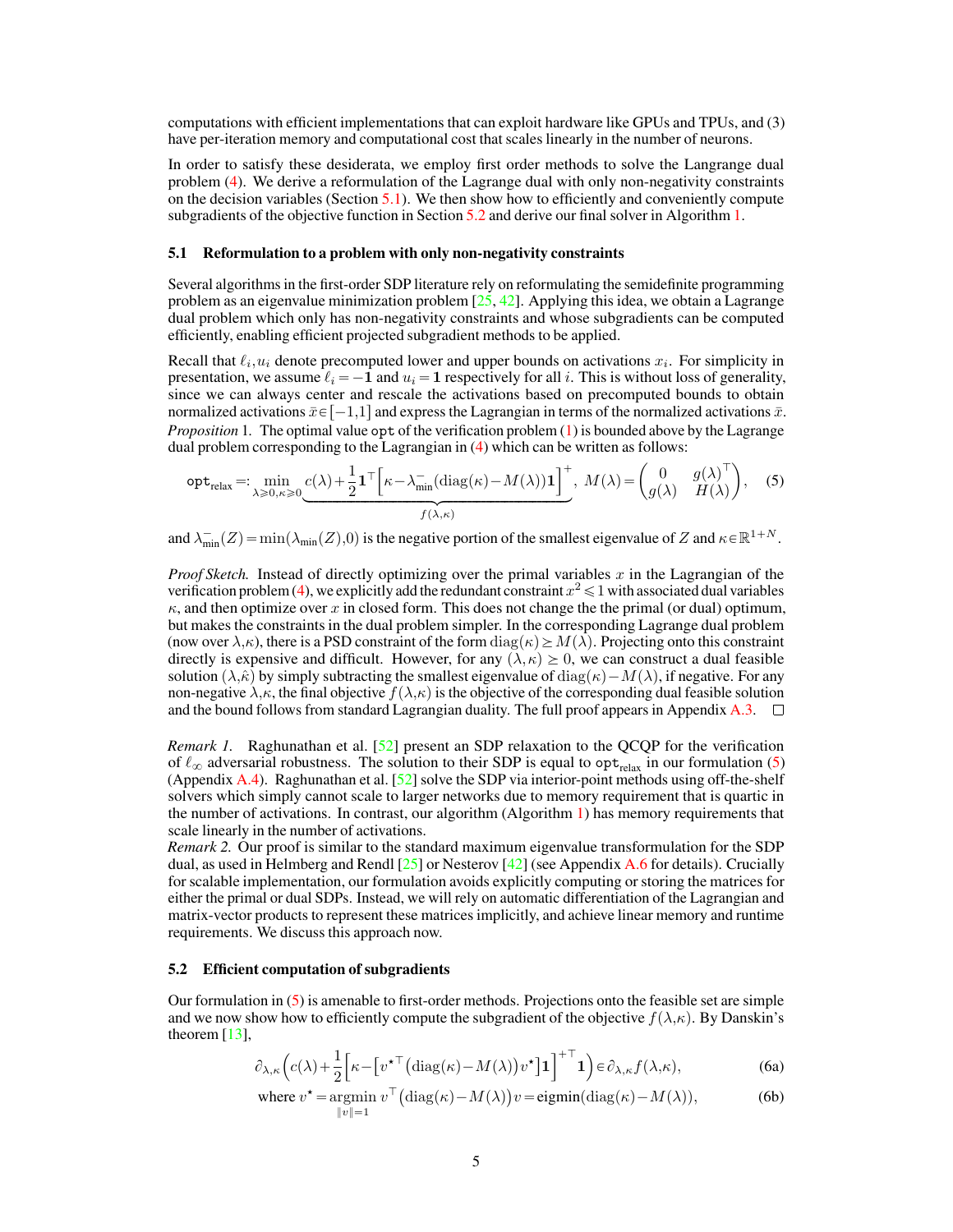and  $\partial_{\lambda,\kappa}$  denotes the subdiffirential with respect to  $\lambda,\kappa$ . In other words, given any eigenvector  $v^*$  corresponding to the minimum eigenvalue of the matrix diag( $\kappa$ ) –  $M(\lambda)$ , we can obtain a valid subgradient by applying autodiff to the left-hand side of  $(6a)$  while treating  $v^*$  as fixed. <sup>[1](#page-0-0)</sup> The main computational difficulty is computing  $v^*$ . While our final certificate will use an exact eigendecomposition for  $v^*$ , for our subgradient steps, we can approximate  $v^*$  using an iterative method such as Lanczos [\[34\]](#page-12-12). Lanczos only requires repeated applications of the linear map  $\mathbb{A} = v \mapsto (\text{diag}(\kappa) - M(\lambda))v$ . This linear map can be easily represented via derivatives and Hessian-vector products of the Lagrangian.

Implementing implicit matrix-vector products via autodiff. Recall from Section [4](#page-3-2) that the Lagrangian is expressible via forward passes through affine layers and element-wise operations involving adjacent network layers. Since  $M(\lambda)$  is composed of the gradient and Hessian of the Lagrangian, we will show computing the map  $M(\lambda)v$  is computationally roughly equal to a forwards+backwards pass through the network. Furthermore, implementing this map is extremely convenient in ML frameworks supporting autodiff like TensorFlow [\[1\]](#page-10-12), PyTorch [\[47\]](#page-12-13), or JAX [\[8\]](#page-10-13). From the Lagrangian  $(4)$ , we note that ˙ˇ

$$
g(\lambda) = \mathcal{L}_x(0,\lambda) = \frac{\partial \mathcal{L}(x,\lambda)}{\partial x}\bigg|_{0,\lambda} \text{ and } H(\lambda)v = \mathcal{L}_{xx}^v(0,\lambda,v) = \left(\frac{\partial^2 \mathcal{L}(x,\lambda)}{\partial x \partial x^T}\right)\bigg|_{0,\lambda} v = \frac{\partial v^\top \mathcal{L}_x(0,\lambda)}{\partial x}\bigg|_{0,\lambda}.
$$

Thus,  $g(\lambda)$  involves a single gradient, and by using a standard trick for Hessian-vector products [\[48\]](#page-12-14), the Hessian-vector product  $H(\lambda)v$  requires roughly double the cost of a standard forward-backwards pass, with linear memory overhead. From the definition of  $M(\lambda)$  in [\(5\)](#page-4-2), we can use the quantities above to get

$$
\mathbb{A}[v] = (\text{diag}(\kappa) - M(\lambda))v = -\kappa \odot v + \begin{pmatrix} (g(\lambda))^{\top} v_{1:N} \\ g(\lambda)v_0 + H(\lambda)v_{1:N} \end{pmatrix} = \kappa \odot v - \begin{pmatrix} (\mathcal{L}_x(0,\lambda))^{\top} v_{1:N} \\ \mathcal{L}_x(0,\lambda)v_0 + \mathcal{L}_{xx}^v(0,\lambda,v_{1:N}) \end{pmatrix},
$$

where  $v_0$  is the first coordinate of v and  $v_{1:N}$  is the subvector of v formed by remaining coordinates.

## <span id="page-5-0"></span>5.3 Practical tricks for faster convergence

The Lagrange dual problem is a convex optimization problem, and a projected subgradient method with appropriately decaying step-sizes converges to an optimal solution [\[43\]](#page-12-15). However, we can achieve faster convergence in practice through careful choices for initialization, regularization, and learning rates.

**Initialization.** Let  $\kappa_{opt}(\lambda)$  denote the value of  $\kappa$  that optimizes the bound [\(5\)](#page-4-2), for a fixed  $\lambda$ . We initialize with  $\lambda = 0$ , and the corresponding  $\kappa_{\text{opt}}(0)$  using the following proposition.

*Proposition* 2. For any choice of  $\lambda$  satisfying  $H(\lambda) = 0$ , the optimal choice  $\kappa_{\text{opt}}(\lambda)$  is given by

$$
\kappa_0^* = \sum_{i=1}^n |g(\lambda)|_i \; ; \; \kappa_{1:n}^* = |g(\lambda)|
$$

where  $\kappa = [\kappa_{0}; \kappa_{1:n}]$  is divided into a leading scalar  $\kappa_{0}$  and vector  $\kappa_{1:n}$ , and  $|g(\lambda)|$  is elementwise.

See Appendix [A.7](#page-17-1) for a proof. Note that when  $\phi(x)$  is linear,  $H(\lambda) = 0$  is equivalent to removing the quadratic constraints on the activations and retaining the linear constraints in the Lagrangian [\(4\)](#page-3-1).

**Regularization.** Next, we note that there always exists an optimal dual solution satisfying  $\kappa_{1:n} = 0$ , because they are the Lagrange multipliers of a redundant constraint; full proof appears in Appendix [A.5.](#page-16-0) However,  $\kappa$  has an empirical benefit of smoothing the optimization by preventing negative eigenvalues of A. This is mostly noticeable in the early optimization steps. Thus, we can regularize  $\kappa$  through either of A. This is mostly noticeable in the early optimization steps. Thus, we can regularize  $\kappa$  through either an additional loss term  $\sum \kappa_{1:n}$ , or by fixing  $\kappa_{1:n}$  to zero midway through optimization. In practice, w found that both options occasionally improve final performance.

Learning rates. Empirically, we observed that the optimization landscape varies significantly for dual variables associated with different constraints (such as linear vs. quadratic). In practice, we found that using adaptive optimizers  $[16]$  such as Adam  $[27]$  or RMSProp  $[58]$  was necessary to stabilize optimization. Additional learning rate adjustment for  $\kappa_0$  and the dual variables corresponding to the quadratic ReLU constraints provided an improvement on some network architectures (see Appendix [B\)](#page-17-2).

#### 5.4 Algorithm for verifying network specifications

 $1$  The subgradient is a singleton except when the multiplicity of the minimum eigenvalue is greater than one, in which case any minimal eigenvector yields a valid subgradient.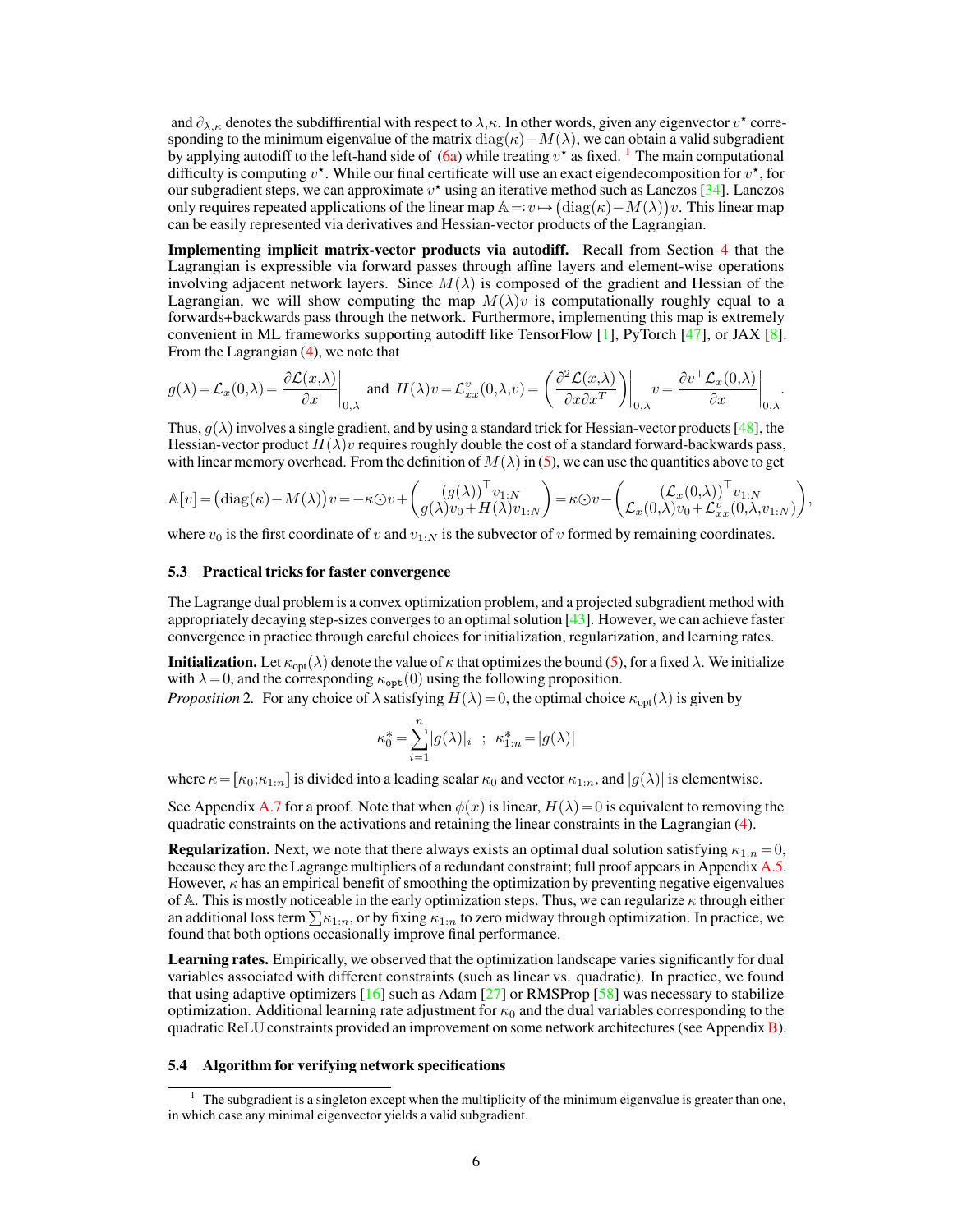Algorithm 1 Verification via SDP-FO

<span id="page-6-0"></span>**Input:** Specification  $\phi$  and bounds on the inputs  $\ell_0 \le x_0 \le u_0$ **Output:** Upper bound on the optimal value of  $(1)$ **Bound computation:** Obtain layer-wise bounds  $\ell, u = B$ oundProp $(\ell_0, u_0)$  using approaches such as [\[39,](#page-12-16) [70\]](#page-13-10) **Lagrangian:** Define Lagrangian  $\mathcal{L}(x,\lambda)$  from [\(4\)](#page-3-1) **Initialization**: Initialize  $\lambda, \kappa$  (Section [5.3\)](#page-5-0) for  $t = 1,...,T$  do Define the linear operator  $\mathbb{A}_t$  as  $\mathbb{A}_t[v] = \kappa \odot v$  –  $\left( \mathcal{L}_x(0,\lambda) \right)^\top v_1$  $\mathcal{L}_{x}(0,\! \lambda) v_{0} \!+\! \mathcal{L}_{xx}^{\psi}(0,\! \lambda,\! v_{1:})$ (see section [5.2\)](#page-4-1)  $v^* \leftarrow$  eigmin $(\mathbb{A}_t)$  using the Lanczos algorithm [\[34\]](#page-12-12).  $v \leftarrow \text{egmin}(\mathbb{A}_t)$  using the Lanczos algorithm<br>Define the function  $f_t(\lambda,\kappa) = \mathcal{L}(0,\lambda) + \left[\kappa - \frac{1}{2}\right]$ "  $v^{\star\top}$ At $[v^{\star}]$ ‰ 1  $\nu^+$ the function  $f_t(\lambda,\kappa) = \mathcal{L}(0,\lambda) + \left[\kappa - \left[v^{\star} \right] \mathbb{A}_t[v^{\star}] \right] \mathbf{1}$  (see [\(6\)](#page-4-4))  $\bar{f}_t \leftarrow f_t(\lambda^t, \kappa^t)$ Update  $\lambda^t, \kappa^t$  using any gradient based method to obtain  $\tilde{\lambda}, \tilde{\kappa}$  with the gradients:  $\frac{\partial}{\partial \lambda} f_t(\lambda^t, \kappa^t), \frac{\partial}{\partial \kappa} f_t(\lambda^t, \kappa^t)$ Project  $\lambda^{t+1} \leftarrow |\tilde{\lambda}|$ gau<br>า+  $\kappa^{t+1} \leftarrow [\tilde{\kappa}]^+.$ end for return  $\min_t \bar{f}_t$ 

We refer to our algorithm (summarized in Algorithm [1\)](#page-6-0) as SDP-FO since it relies on a first-order method to solve the SDP relaxation. Although the full algorithm involves several components, the implementation is simple  $(\sim 100$  lines for the core logic when implemented in JAX[\[9\]](#page-10-15)) and easily applicable to general architectures and specifications.  $2$  SDP-FO uses memory linear in the total number of network activations, with per-iteration runtime linear in the cost of a forwards-backwards pass.

Computing valid certificates. Because Lanczos is an approximate method, we always report final bounds by computing  $v^*$  using a non-iterative exact eigen-decomposition method from SciPy [\[44\]](#page-12-17). In practice, the estimates from Lanczos are very close to the exact values, while using 0.2s/iteration on large convolutional network, compared to 5 minutes for exact eigendecomposition (see Appendix  $C$ ).

# 6 Experiments

In this section, we evaluate our SDP-FO verification algorithm on two specifications: robustness to adversarial perturbations for image classifiers (Sec. [6.1\)](#page-6-1), and robustness to latent space perturbations for a generative model (Sec. [6.2\)](#page-8-0). In both cases, we focus on verification-agnostic networks.

## <span id="page-6-1"></span>6.1 Verification of adversarial robustness

**Metrics and baselines** We first study verification of  $\ell_{\infty}$  robustness for networks trained on MNIST and CIFAR-10. For this specification, the objective  $\phi(x)$  in [\(1\)](#page-3-0) is given by  $(x_L)_{y'} - (x_L)_y$ , where  $x_L$ denotes the the final network activations, i.e. logits,  $y$  is the index of the true image label, and  $y'$  is a target label. For each image and target label, we obtain a lower bound on the optimal  $\phi(x)$   $\leqslant$   $\phi^*(x)$  by running projected gradient descent (PGD) [\[38\]](#page-12-4) on the objective  $\phi(x)$  subject to  $\ell_{\infty}$  input constraints. A verification technique provides upper bounds  $\overline{\phi}(x) \geq \phi^*(x)$ . An example is said to be verified when the worst-case upper bound across all possible labels, denoted  $\phi_x$ , is below  $0.$  We first compare (SDP-FO, Algorithm [1](#page-6-0) to the LP relaxation from  $[18]$ , as this is a widely used approach for verifying large networks, and is shown by [\[55\]](#page-13-16) to encompass other relaxations including [\[30,](#page-11-3) [17,](#page-10-6) [65,](#page-13-11) [70,](#page-13-10) [39,](#page-12-16) [23\]](#page-11-9). We further compare to the SDP relaxation from [\[51\]](#page-12-3) solved using MOSEK [\[3\]](#page-10-16), a commercial interior point SDP (SDP-IP) solver, and the MIP approach from [\[59\]](#page-13-8).

Models Our main experiments on CNNs use two architectures: CNN-A from [\[67\]](#page-13-2) and CNN-B from [\[6\]](#page-10-3). These contain roughly 200K parameters + 10K activations, and 2M parameters + 20K activations, respectively. All the networks we study are verification-agnostic: trained only with nominal and/or adversarial training [\[38\]](#page-12-4), without any regularization to promote verifiability.

While these networks are much smaller than modern deep neural networks, they are an order of magnitude larger than previously possible for verification-agnostic networks. To compare with prior

<sup>&</sup>lt;sup>2</sup> Core solver implementation at [https://github.com/deepmind/jax\\_verify/blob/master/src/](https://github.com/deepmind/jax_verify/blob/master/src/sdp_verify/sdp_verify.py) [sdp\\_verify/sdp\\_verify.py](https://github.com/deepmind/jax_verify/blob/master/src/sdp_verify/sdp_verify.py)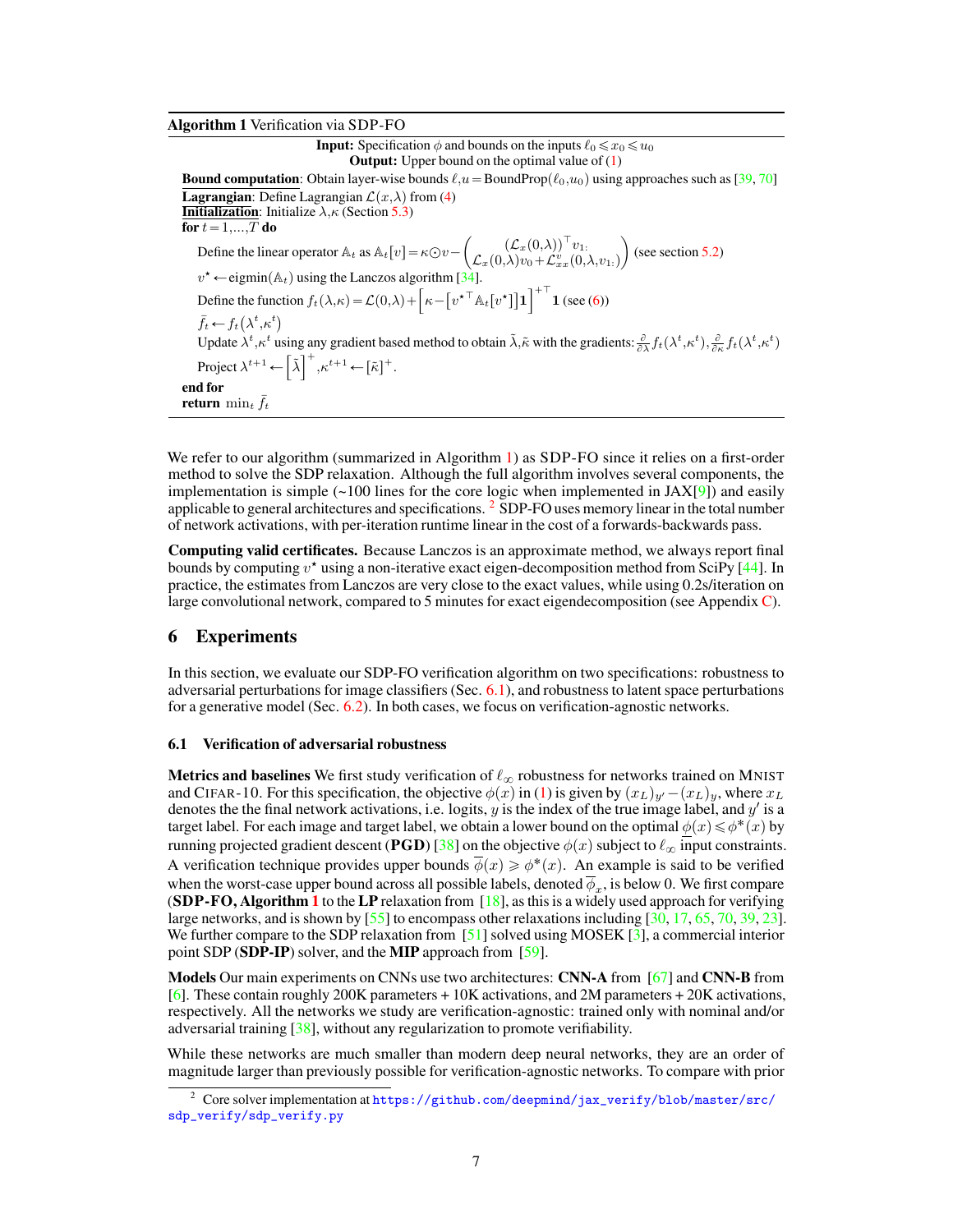<span id="page-7-0"></span>

Figure 1: *Enabling certification of verification-agnostic networks.* For 100 random examples on MNIST and CIFAR-10, we plot the verified upper bound on  $\phi_x$  against the adversarial lower bound (taking the worst-case over target labels for each). Recall, an example is verified when the verified upper bound  $\phi_x < 0$ . Our key result is that SDP-FO achieves tight verification across all examples, with all points lying close to the line  $y = x$ . In contrast, LP or CROWN bounds produce much looser gaps between the lower and upper bounds. We note that many CROWN bounds exceed the plotted y-axis limits.

work, we also evaluate a variety of fully-connected MLP networks, using trained parameters from [\[51,](#page-12-3) [55\]](#page-13-16). These each contain roughly 1K activations. Complete training and hyperparameter details are included in Appendix [B.1.](#page-17-3)

Scalable verification of verification-agnostic networks Our central result is that, for verificationagnostic networks, SDP-FO allows us to tractably provide significantly stronger robustness guarantees in comparison with existing approaches. In Figure [1,](#page-7-0) we show that SDP-FO reliably achieves tight verification, despite using loose initial lower and upper bounds obtained from CROWN [\[70\]](#page-13-10) in Algorithm [1.](#page-6-0) Table [1](#page-7-1) summarizes results. On all networks we study, we significantly improve on the baseline verified accuracies. For example, we improve verified robustness accuracy for CNN-A-Adv on MNIST from 0.4% to 87.8% and for CNN-A-Mix on CIFAR-10 from 5.8% to 39.6%.

<span id="page-7-1"></span>

|                |                          |                  | Accuracy       |            | Verified Accuracy |                          |         |                          |
|----------------|--------------------------|------------------|----------------|------------|-------------------|--------------------------|---------|--------------------------|
| <b>Dataset</b> | <b>Epsilon</b>           | Model            | <b>Nominal</b> | <b>PGD</b> | $SDP-FO (Ours)$   | $SDP-IP^{\dagger}$       | LP      | $\mathbf{MIP}^{\dagger}$ |
| <b>MNIST</b>   | $\epsilon = 0.1$         | MLP-SDP $[52]$   | 97.6%          | 86.4%      | $85.2\%$          | 80%                      | 39.5%   | 69.2%                    |
|                |                          | MLP-LP $[52]$    | 92.8%          | 81.2%      | 80.2%             | 80%                      | 79.4%   | ٠                        |
|                |                          | $MLP-Adv [52]$   | 98.4%          | 93.4%      | 91.0%             | 82%                      | 26.6%   |                          |
|                |                          | MLP-Adv-B $[55]$ | 96.8%          | 84.0%      | $79.2\%$          | $\overline{\phantom{a}}$ | 33.2%   | 34.4%                    |
|                |                          | $CNN-A-Adv$      | 99.1%          | 95.2%      | $87.8\%$          | ٠                        | $0.4\%$ |                          |
|                | $\epsilon = 0.05$        | MLP-Nor $[55]$   | 98.0%          | 46.6%      | $28.0\%$          | $\overline{\phantom{a}}$ | 1.8%    | $6.0\%$                  |
| $CIFAR-10$     | $\epsilon=\frac{2}{255}$ | $CNN-A-Mix-4$    | 67.8%          | 55.6%      | 47.8%             | ∗                        | 26.8%   |                          |
|                |                          | $CNN-B-Adv-4$    | 72.0%          | 62.0%      | 46.0%             | *                        | 20.4%   |                          |
|                |                          | $CNN-A-Mix$      | 74.2%          | 53.0%      | $39.6\%$          | ∗                        | 5.8%    | $\overline{\phantom{a}}$ |
|                |                          | $CNN-B-Adv$      | 80.3%          | 64.0%      | $32.8\%$          | $\ast$                   | $2.2\%$ |                          |

<sup>†</sup> Using numbers from [\[52\]](#page-12-6) for SDP-IP and [\[54\]](#page-13-3) using approach of [\[59\]](#page-13-8) for MIP. Dashes indicate previously reported numbers are unavailable. ˚ Computationally infeasible due to quartic memory requirement.

Table 1: Comparison of verified accuracy across verification algorithms. Highlighted rows indicate models trained in a verification-agnostic manner. All numbers computed across the same 500 test set examples, except when using previously reported values. For all networks, SDP-FO outperforms previous approaches. The improvement is largest for verification-agnostic models.

Comparisons on small-scale problems We empirically compare SDP-FO against SDP-IP using MOSEK, a commercial interior-point solver. Since the two formulations are equivalent (see Appendix [A.4\)](#page-15-0), solving them to optimality should result in the same objective. This lets us carefully isolate the effectiveness of the optimization procedure relative to the SDP relaxation gap. However, we note that for interior-point methods, the memory requirements are quadratic in the size of  $M(\lambda)$ , which becomes quickly intractable e.g.  $\approx$  10 petabytes for a network with 10K activations. This restricts our comparison to the small MLP networks from [\[52\]](#page-12-6), while SDP-FO can scale to significantly larger networks.

In Figure [4](#page-20-0) of Appendix [C.1,](#page-19-1) we confirm that on a small random subset of matching verification instances, SDP-FO bounds are only slightly worse than SDP-IP bounds. This suggests that optimization is typically not an issue for SDP-FO, and the main challenge is instead tightening the SDP relaxation. Indeed, we can tighten the relaxation by using CROWN precomputed bounds [\[70\]](#page-13-10) rather than interval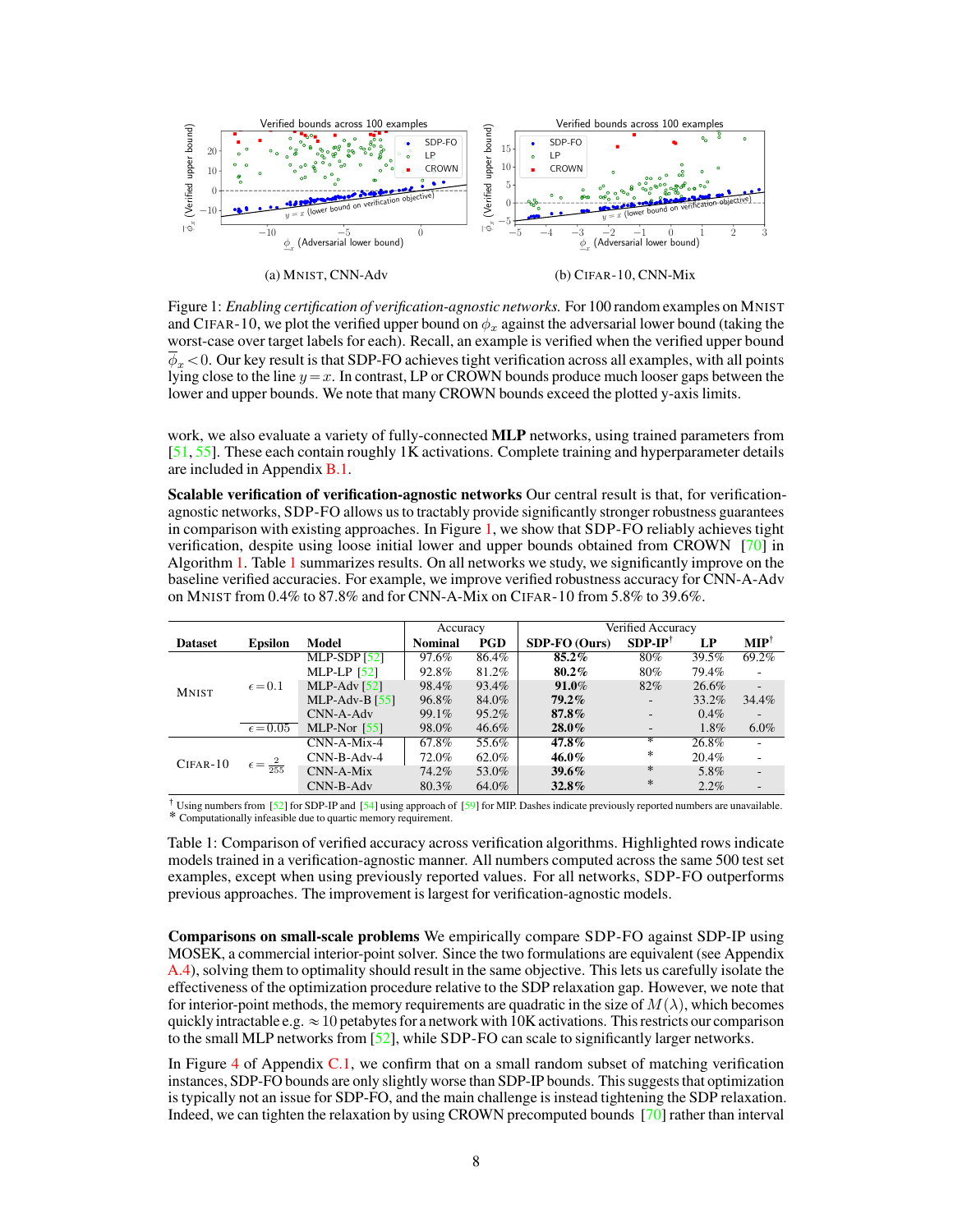arithmetic bounds [\[39,](#page-12-16) [22\]](#page-11-5), which almost entirely closes the gap between SDP-FO and PGD for the first three rows of Table [1,](#page-7-1) including the verification-agnostic MLP-Adv. Finally, compared to numbers reported in [\[55\]](#page-13-16), SDP-FO outperforms the MIP approach using progressive LP bound tightening [\[59\]](#page-13-8).

Computational resources We cap the number of projected gradient iterations for SDP-FO. Using a P100 GPU, maximum runtime is roughly 15 minutes per MLP instances, and 3 hours per CNN instances, though most instances are verified sooner. For reference, SDP-IP uses 25 minutes on a 4-core CPU per MLP instance [\[52\]](#page-12-6), and is intractable for CNN instances due to quartic memory usage.

Limitations. In principle, our solver's linear asymptotics allow scaling to extremely large networks. However, in practice, we observe loose bounds with large networks. In Table [1,](#page-7-1) there is already a significantly larger gap between the PGD and SDP-FO bounds for the larger CNN-B models compared to their CNN-A counterparts, and in preliminary experiments, this gap increases further with network size. Thus, while our results demonstrate that the SDP relaxation remains tight on significantly larger networks than those studied in Raghunathan et al.  $[52]$ , additional innovations in either the formulation or optimization process are necessary to enable further scaling.

#### <span id="page-8-0"></span>6.2 Verifying variational auto-encoders (VAEs)

<span id="page-8-1"></span>

<span id="page-8-2"></span>Figure 2: Comparison of different approaches for verifying the robustness of the decoder of a VAE on MNIST, measured across 100 samples. The lower-bound on the robust accuracy computed with SDP-FO closely matches the upper bound based on a PGD adversarial attack upto perturbations of 0.1  $\sigma_z$ , while the lower bound based on IBP begins to diverge from the PGD upper bound at much smaller perturbations.

Setup To test the generality of our approach, we consider a different specification of verifying the validity of constructions from deep generative models, specifically variational auto-encoders (VAEs) [\[28\]](#page-11-14). Let  $q_E(z|s) = \mathcal{N}(\mu_E^{z,s}, \sigma_E^{z,s})$  denote the distribution of the latent representation z corresponding to input s, and let  $q_D(s|z) = \mathcal{N}(\mu_D^{s,z}, I)$  denote the decoder. Our aim is to certify robustness of the decoder to perturbations in the VAE latent space. Formally, the VAE decoder is robust to  $\ell_{\infty}$  latent perturbations for input s and perturbation radius  $\alpha \in \mathbb{R}^{++}$  if:

$$
\varepsilon_{\text{recon}}(s,\mu_D^{s;z}) := \|s - \mu_D^{s;z}\|_2^2 \leq \tau \qquad \forall z' \text{ s.t } \|z' - \mu_E^{z;s}\|_{\infty} \leq \alpha \sigma_E^{z;s},\tag{7}
$$

where  $\varepsilon_{\text{recon}}$  is the reconstruction error. Note that unlike the adversarial robustness setting where the objective was linear, the objective function  $\varepsilon_{\text{recon}}$  is quadratic. Quadratic objectives are not directly amenable to LP or MIP solvers without further relaxing the quadratic objective to a linear one. For varying perturbation radii  $\alpha$ , we measure the test set fraction with verified reconstruction error below  $\tau = 40.97$ , which is the median squared Euclidean distance between a point s and the closest point with a different label (over MNIST).

**Results** We verify a VAE on MNIST with a convolutional decoder containing  $\approx 10$ K total activations. Figure [2](#page-8-1) shows the results. To visualize the improvements resulting from our solver, we include a comparison with guarantees based on interval arithmetic bound propagation (IBP)  $[23, 39]$  $[23, 39]$  $[23, 39]$ , which we use to generate the bounds used in Algorithm [1.](#page-6-0) Compared to IBP, SDP-FO can successfully verify at perturbation radii roughly 50x as large. For example, IBP successfully verifies 50% at roughly  $\epsilon = 0.01$  compared to  $\epsilon = 0.5$  for SDP-FO. We note that besides the IBP bounds being themselves loose compared to the SDP relaxations, they further suffer from a similar drawback as LP/MIP methods in that they bound  $\varepsilon_{\text{recon}}$  via  $\ell_{\infty}$ -bounds, which further results in looser bounds on  $\varepsilon_{\text{recon}}$ . Further details and visualizations are included in Appendix [B.2.](#page-18-0)

# 7 Conclusion

We have developed a promising approach to scalable tight verification and demonstrated good performance on larger scale than was possible previously. While in principle, this solver is applicable to arbitrarily large networks, further innovations (in either the formulation or solving process) are necessary to get meaningful verified guarantees on larger networks.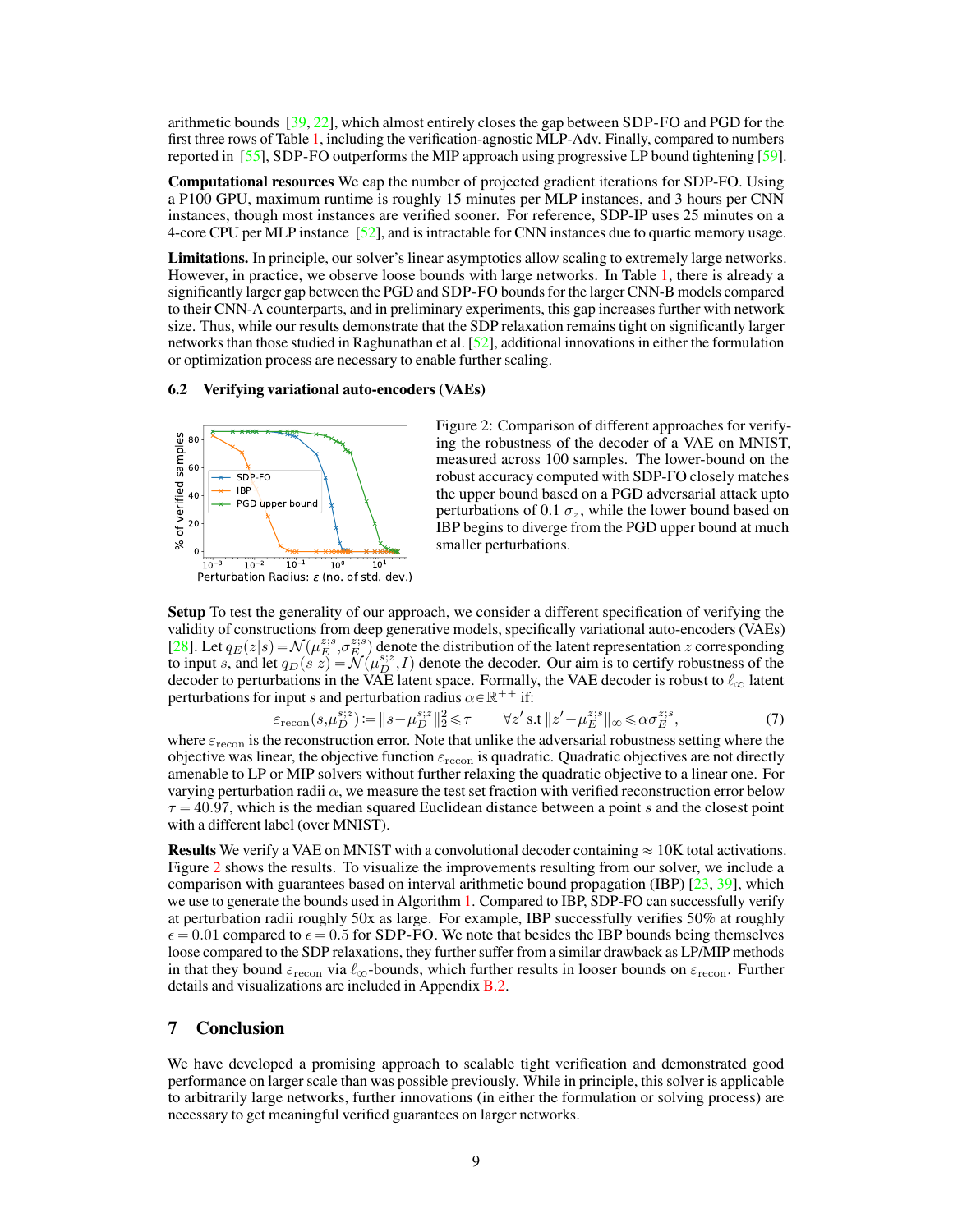## Acknowledgements

We are grateful to Yair Carmon, Ollie Hinder, M Pawan Kumar, Christian Tjandraatmadja, Vincent Tjeng, and Rahul Trivedi for helpful discussions and suggestions. This work was supported by NSF Award Grant no. 1805310. AR was supported by a Google PhD Fellowship and Open Philanthropy Project AI Fellowship.

# Broader Impact

Our work enables verifying properties of verification-agnostic neural networks trained using procedures agnostic to any specification verification algorithm. While the present scalability of the algorithm does not allow it to be applied to SOTA deep learning models, in many applications it is vital to verify properties of smaller models running safety-critical systems (learned controllers running on embedded systems, for example). The work we have presented here does not address data related issues directly, and would be susceptible to any biases inherent in the data that the model was trained on. However, as a verification technique, it does not enhance biases present in any pre-trained model, and is only used as a post-hoc check. We do not envisage any significant harmful applications of our work, although it may be possible for adversarial actors to use this approach to verify properties of models designed to induce harm (for example, learning based bots designed to break spam filters or induce harmful behavior in a conversational AI system).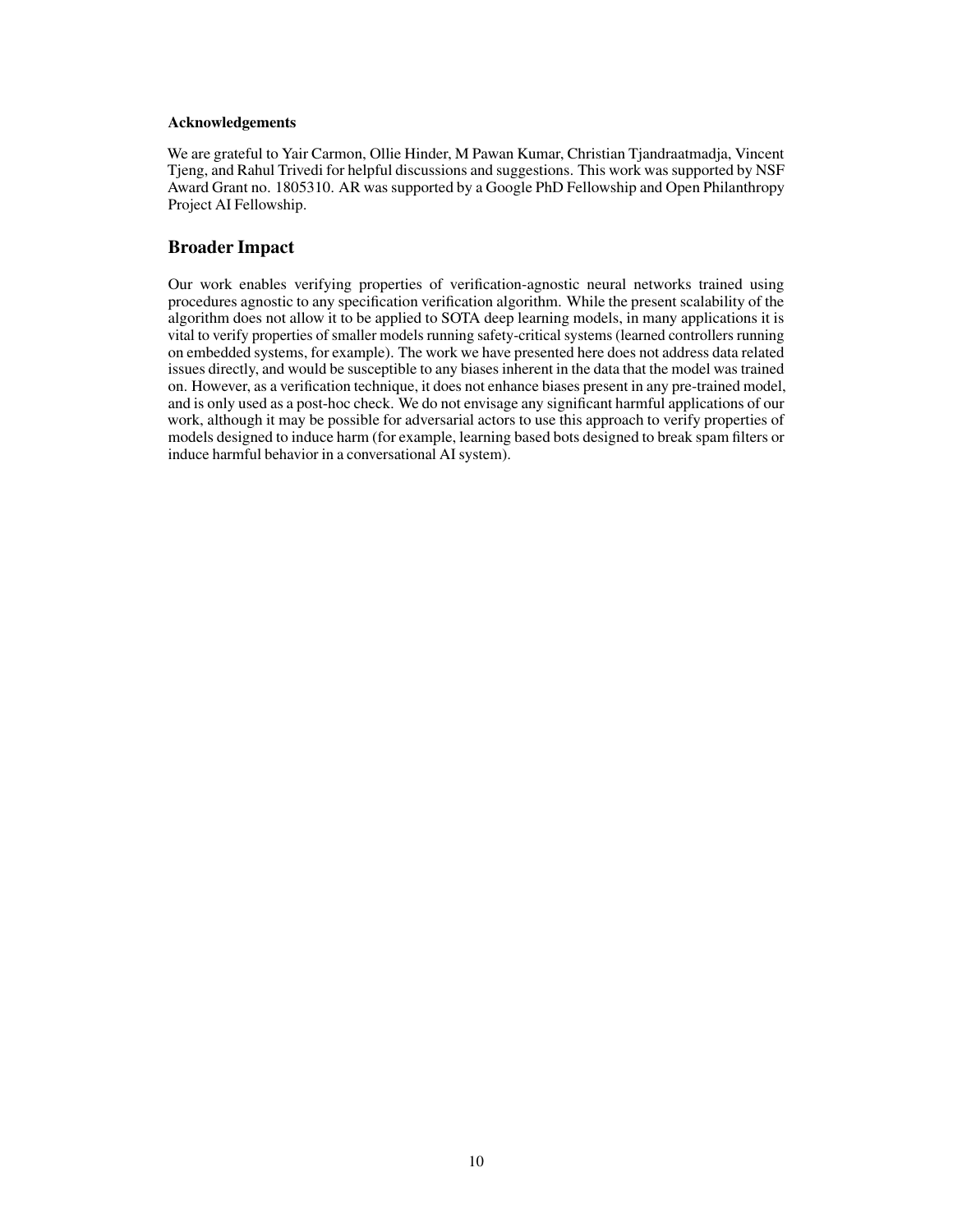## **References**

- <span id="page-10-12"></span>[1] Martín Abadi, Paul Barham, Jianmin Chen, Zhifeng Chen, Andy Davis, Jeffrey Dean, Matthieu Devin, Sanjay Ghemawat, Geoffrey Irving, Michael Isard, et al. Tensorflow: A system for large-scale machine learning. In *12th* {*USENIX*} *Symposium on Operating Systems Design and Implementation ({OSDI} 16)*, pages 265-283, 2016.
- <span id="page-10-5"></span>[2] Ross Anderson, Joey Huchette, Will Ma, Christian Tjandraatmadja, and Juan Pablo Vielma. Strong mixed-integer programming formulations for trained neural networks. *Mathematical Programming*, pages 1–37, 2020.
- <span id="page-10-16"></span>[3] MOSEK ApS. *The MOSEK optimization toolbox for MATLAB manual. Version 9.0.*, 2019. URL <http://docs.mosek.com/9.0/toolbox/index.html>.
- <span id="page-10-9"></span>[4] Sanjeev Arora and Satyen Kale. A combinatorial, primal-dual approach to semidefinite programs. *J. ACM*, 63(2), May 2016. ISSN 0004-5411. doi: 10.1145/2837020. URL <https://doi.org/10.1145/2837020>.
- <span id="page-10-2"></span>[5] Anish Athalye, Nicholas Carlini, and David Wagner. Obfuscated gradients give a false sense of security: Circumventing defenses to adversarial examples. *arXiv preprint arXiv:1802.00420*, 2018.
- <span id="page-10-3"></span>[6] Mislav Balunovic and Martin Vechev. Adversarial training and provable defenses: Bridging the gap. In *International Conference on Learning Representations*, 2020. URL <https://openreview.net/forum?id=SJxSDxrKDr>.
- <span id="page-10-1"></span>[7] Battista Biggio, Igino Corona, Davide Maiorca, Blaine Nelson, Nedim Šrndic, Pavel Laskov, ´ Giorgio Giacinto, and Fabio Roli. Evasion attacks against machine learning at test time. In *Joint European conference on machine learning and knowledge discovery in databases*, pages 387–402. Springer, 2013.
- <span id="page-10-13"></span>[8] James Bradbury, Roy Frostig, Peter Hawkins, Matthew James Johnson, Chris Leary, Dougal Maclaurin, and Skye Wanderman-Milne. Jax: composable transformations of python+ numpy programs, 2018. *URL http://github. com/google/jax*, page 18.
- <span id="page-10-15"></span>[9] James Bradbury, Roy Frostig, Peter Hawkins, Matthew James Johnson, Chris Leary, Dougal Maclaurin, and Skye Wanderman-Milne. JAX: composable transformations of Python+NumPy programs, 2018. URL <http://github.com/google/jax>.
- <span id="page-10-4"></span>[10] Rudy R Bunel, Ilker Turkaslan, Philip Torr, Pushmeet Kohli, and Pawan K Mudigonda. A unified view of piecewise linear neural network verification. In *Advances in Neural Information Processing Systems*, pages 4790–4799, 2018.
- <span id="page-10-7"></span>[11] Jeremy M Cohen, Elan Rosenfeld, and J Zico Kolter. Certified adversarial robustness via randomized smoothing. *arXiv preprint arXiv:1902.02918*, 2019.
- <span id="page-10-0"></span>[12] Gal Dalal, Krishnamurthy Dvijotham, Matej Vecerik, Todd Hester, Cosmin Paduraru, and Yuval Tassa. Safe exploration in continuous action spaces. *arXiv preprint arXiv:1801.08757*, 2018.
- <span id="page-10-11"></span>[13] John M Danskin. *The theory of max-min with applications*. Siam J. Appl. Math, 1966.
- <span id="page-10-8"></span>[14] Alexandre d'Aspremont and Noureddine El Karoui. A stochastic smoothing algorithm for semidefinite programming. *SIAM Journal on Optimization*, 24(3):1138–1177, 2014.
- <span id="page-10-10"></span>[15] Lijun Ding, Alp Yurtsever, Volkan Cevher, Joel A Tropp, and Madeleine Udell. An optimalstorage approach to semidefinite programming using approximate complementarity. *arXiv preprint arXiv:1902.03373*, 2019.
- <span id="page-10-14"></span>[16] John Duchi, Elad Hazan, and Yoram Singer. Adaptive subgradient methods for online learning and stochastic optimization. *Journal of machine learning research*, 12(Jul):2121–2159, 2011.
- <span id="page-10-6"></span>[17] Krishnamurthy Dvijotham, Robert Stanforth, Sven Gowal, Timothy Mann, and Pushmeet Kohli. A dual approach to scalable verification of deep networks. *arXiv preprint arXiv:1803.06567*, 104, 2018.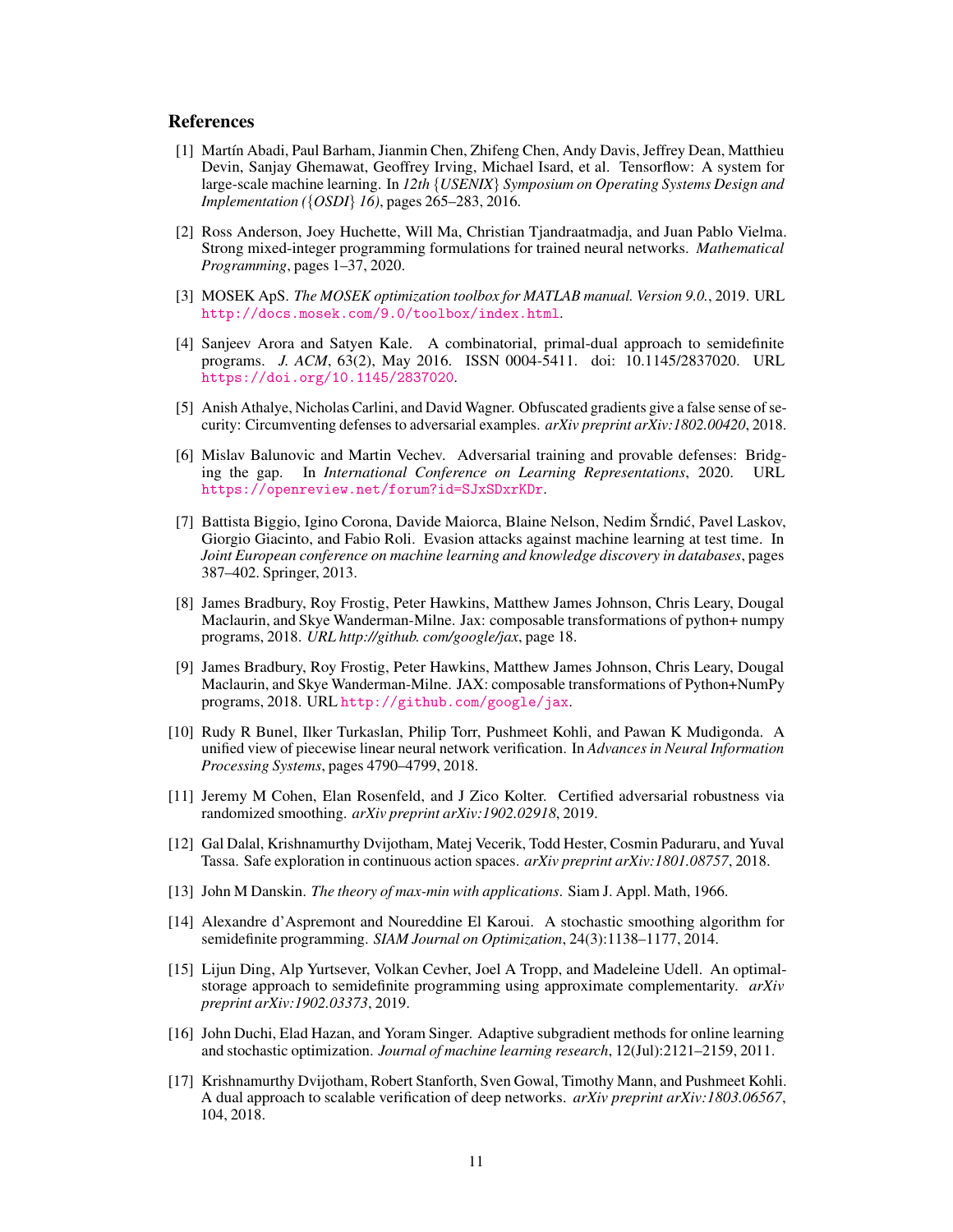- <span id="page-11-2"></span>[18] Rüdiger Ehlers. Formal verification of piece-wise linear feed-forward neural networks. In Deepak D'Souza and K. Narayan Kumar, editors, *Automated Technology for Verification and Analysis*, pages 269–286, Cham, 2017. Springer International Publishing. ISBN 978-3-319-68167-2.
- <span id="page-11-10"></span>[19] Mahyar Fazlyab, Manfred Morari, and George J Pappas. Safety verification and robustness analysis of neural networks via quadratic constraints and semidefinite programming. *arXiv preprint arXiv:1903.01287*, 2019.
- <span id="page-11-11"></span>[20] Mahyar Fazlyab, Alexander Robey, Hamed Hassani, Manfred Morari, and George Pappas. Efficient and accurate estimation of lipschitz constants for deep neural networks. In *Advances in Neural Information Processing Systems*, pages 11423–11434, 2019.
- <span id="page-11-4"></span>[21] Timon Gehr, Matthew Mirman, Dana Drachsler-Cohen, Petar Tsankov, Swarat Chaudhuri, and Martin Vechev. Ai 2: Safety and robustness certification of neural networks with abstract interpretation. In *Security and Privacy (SP), 2018 IEEE Symposium on*, 2018.
- <span id="page-11-5"></span>[22] Sven Gowal, Krishnamurthy Dvijotham, Robert Stanforth, Rudy Bunel, Chongli Qin, Jonathan Uesato, Timothy Mann, and Pushmeet Kohli. On the effectiveness of interval bound propagation for training verifiably robust models. *arXiv preprint arXiv:1810.12715*, 2018.
- <span id="page-11-9"></span>[23] Sven Gowal, Krishnamurthy Dj Dvijotham, Robert Stanforth, Rudy Bunel, Chongli Qin, Jonathan Uesato, Relja Arandjelovic, Timothy Mann, and Pushmeet Kohli. Scalable verified training for provably robust image classification. In *Proceedings of the IEEE International Conference on Computer Vision*, pages 4842–4851, 2019.
- <span id="page-11-6"></span>[24] Sven Gowal, Chongli Qin, Po-Sen Huang, Taylan Cemgil, Krishnamurthy Dvijotham, Timothy Mann, and Pushmeet Kohli. Achieving robustness in the wild via adversarial mixing with disentangled representations. In *Proceedings of the IEEE/CVF Conference on Computer Vision and Pattern Recognition*, pages 1211–1220, 2020.
- <span id="page-11-7"></span>[25] Christoph Helmberg and Franz Rendl. A spectral bundle method for semidefinite programming. *SIAM Journal on Optimization*, 10(3):673–696, 2000.
- <span id="page-11-8"></span>[26] Guy Katz, Clark Barrett, David L Dill, Kyle Julian, and Mykel J Kochenderfer. Reluplex: An efficient smt solver for verifying deep neural networks. In *International Conference on Computer Aided Verification*, pages 97–117. Springer, 2017.
- <span id="page-11-13"></span>[27] Diederik P Kingma and Jimmy Ba. Adam: A method for stochastic optimization. *arXiv preprint arXiv:1412.6980*, 2014.
- <span id="page-11-14"></span>[28] Diederik P. Kingma and Max Welling. Auto-encoding variational bayes. In Yoshua Bengio and Yann LeCun, editors, *2nd International Conference on Learning Representations, ICLR 2014, Banff, AB, Canada, April 14-16, 2014, Conference Track Proceedings*, 2014. URL <http://arxiv.org/abs/1312.6114>.
- <span id="page-11-1"></span>[29] Torsten Koller, Felix Berkenkamp, Matteo Turchetta, and Andreas Krause. Learning-based model predictive control for safe exploration. In *2018 IEEE Conference on Decision and Control (CDC)*, pages 6059–6066. IEEE, 2018.
- <span id="page-11-3"></span>[30] J Zico Kolter and Eric Wong. Provable defenses against adversarial examples via the convex outer adversarial polytope. *arXiv preprint arXiv:1711.00851*, 2017.
- <span id="page-11-15"></span>[31] Jacek Kuczyński and Henryk Woźniakowski. Estimating the largest eigenvalue by the power and lanczos algorithms with a random start. *SIAM journal on matrix analysis and applications*, 13(4):1094–1122, 1992.
- <span id="page-11-0"></span>[32] Lindsey Kuper, Guy Katz, Justin Gottschlich, Kyle Julian, Clark Barrett, and Mykel Kochenderfer. Toward scalable verification for safety-critical deep networks. *arXiv preprint arXiv:1801.05950*, 2018.
- <span id="page-11-12"></span>[33] Guanghui Lan, Zhaosong Lu, and Renato DC Monteiro. Primal-dual first-order methods with  $O(1/\epsilon)$  iteration-complexity for cone programming. *Mathematical Programming*, 126(1):1–29, 2011.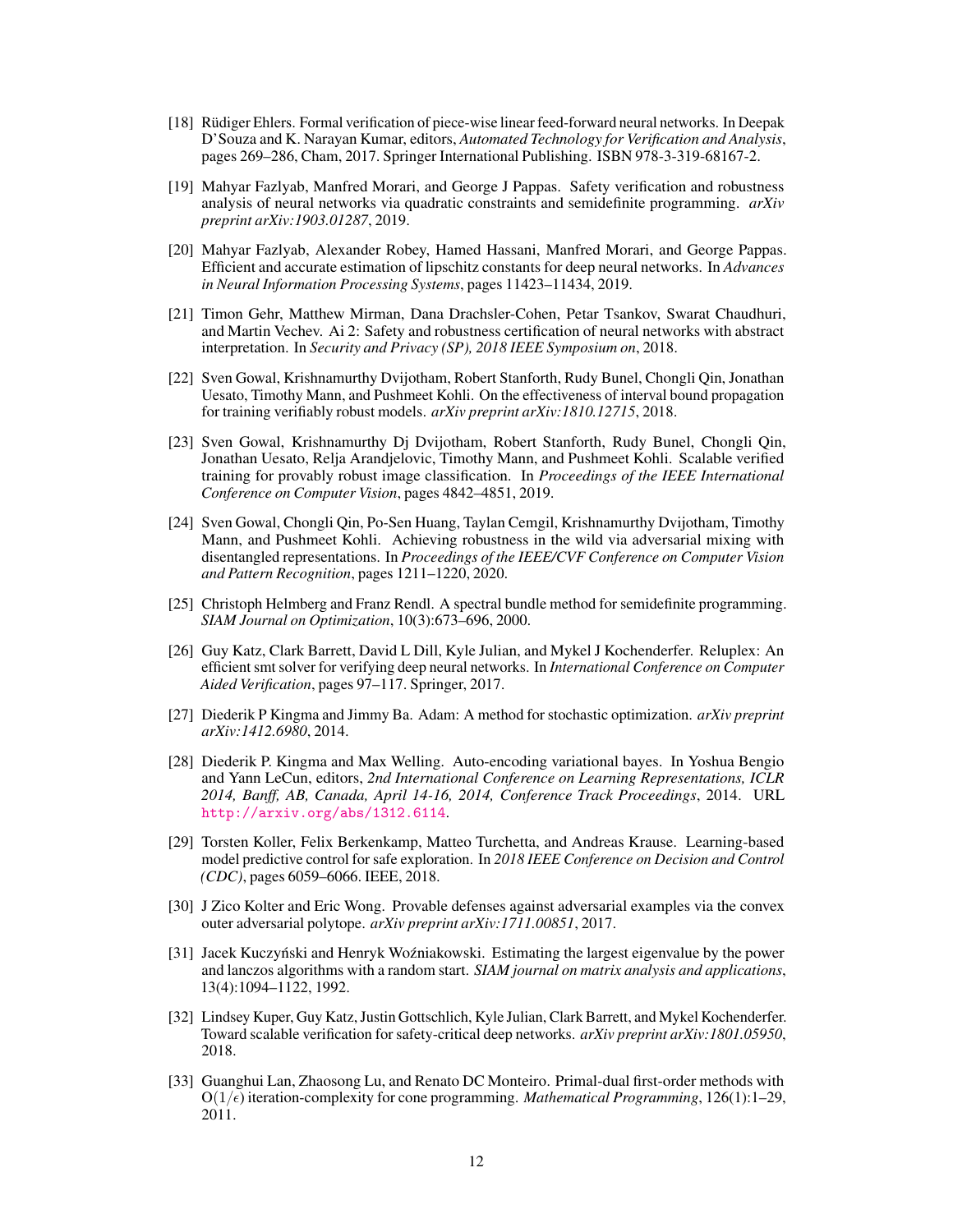- <span id="page-12-12"></span>[34] Cornelius Lanczos. *An iteration method for the solution of the eigenvalue problem of linear differential and integral operators*. United States Governm. Press Office Los Angeles, CA, 1950.
- <span id="page-12-9"></span>[35] Mathias Lecuyer, Vaggelis Atlidakis, Roxana Geambasu, Daniel Hsu, and Suman Jana. Certified robustness to adversarial examples with differential privacy. *arXiv preprint arXiv:1802.03471*, 2018.
- <span id="page-12-10"></span>[36] Claude Lemaréchal and François Oustry. Nonsmooth algorithms to solve semidefinite programs. In *Advances in linear matrix inequality methods in control*, pages 57–77. SIAM, 2000.
- <span id="page-12-2"></span>[37] Changliu Liu, Tomer Arnon, Christopher Lazarus, Clark Barrett, and Mykel J Kochenderfer. Algorithms for verifying deep neural networks. *arXiv preprint arXiv:1903.06758*, 2019.
- <span id="page-12-4"></span>[38] Aleksander Madry, Aleksandar Makelov, Ludwig Schmidt, Dimitris Tsipras, and Adrian Vladu. Towards deep learning models resistant to adversarial attacks. *arXiv preprint arXiv:1706.06083*, 2017.
- <span id="page-12-16"></span>[39] Matthew Mirman, Timon Gehr, and Martin Vechev. Differentiable abstract interpretation for provably robust neural networks. In *International Conference on Machine Learning*, pages 3575–3583, 2018.
- <span id="page-12-0"></span>[40] Teodor Mihai Moldovan and Pieter Abbeel. Safe exploration in markov decision processes. *arXiv preprint arXiv:1205.4810*, 2012.
- <span id="page-12-7"></span>[41] Renato DC Monteiro. First-and second-order methods for semidefinite programming. *Mathematical Programming*, 97(1-2):209–244, 2003.
- <span id="page-12-8"></span>[42] Yurii Nesterov. Smoothing technique and its applications in semidefinite optimization. *Mathematical Programming*, 110(2):245–259, 2007.
- <span id="page-12-15"></span>[43] Yurii Nesterov. *Lectures on convex optimization*, volume 137. Springer, 2018.
- <span id="page-12-17"></span>[44] T. E. Oliphant. Python for scientific computing. *Computing in Science Engineering*, 9(3):10–20, 2007.
- <span id="page-12-11"></span>[45] Neal Parikh and Stephen Boyd. Proximal algorithms. *Foundations and Trends in optimization*, 1(3):127–239, 2014.
- <span id="page-12-18"></span>[46] Beresford N Parlett. *The symmetric eigenvalue problem*, volume 20. siam, 1998.
- <span id="page-12-13"></span>[47] Adam Paszke, Sam Gross, Francisco Massa, Adam Lerer, James Bradbury, Gregory Chanan, Trevor Killeen, Zeming Lin, Natalia Gimelshein, Luca Antiga, et al. Pytorch: An imperative style, high-performance deep learning library. In *Advances in Neural Information Processing Systems*, pages 8024–8035, 2019.
- <span id="page-12-14"></span>[48] Barak A Pearlmutter. Fast exact multiplication by the hessian. *Neural computation*, 6(1): 147–160, 1994.
- <span id="page-12-1"></span>[49] Chongli Qin, Krishnamurthy (Dj) Dvijotham, Brendan O'Donoghue, Rudy Bunel, Robert Stanforth, Sven Gowal, Jonathan Uesato, Grzegorz Swirszcz, and Pushmeet Kohli. Verification of non-linear specifications for neural networks. In *International Conference on Learning Representations*, 2019. URL <https://openreview.net/forum?id=HyeFAsRctQ>.
- <span id="page-12-5"></span>[50] Haonan Qiu, Chaowei Xiao, Lei Yang, Xinchen Yan, Honglak Lee, and Bo Li. Semanticadv: Generating adversarial examples via attribute-conditional image editing. *arXiv preprint arXiv:1906.07927*, 2019.
- <span id="page-12-3"></span>[51] Aditi Raghunathan, Jacob Steinhardt, and Percy Liang. Certified defenses against adversarial examples. In *International Conference on Learning Representations*, 2018. URL <https://openreview.net/forum?id=Bys4ob-Rb>.
- <span id="page-12-6"></span>[52] Aditi Raghunathan, Jacob Steinhardt, and Percy S Liang. Semidefinite relaxations for certifying robustness to adversarial examples. In *Advances in Neural Information Processing Systems*, pages 10877–10887, 2018.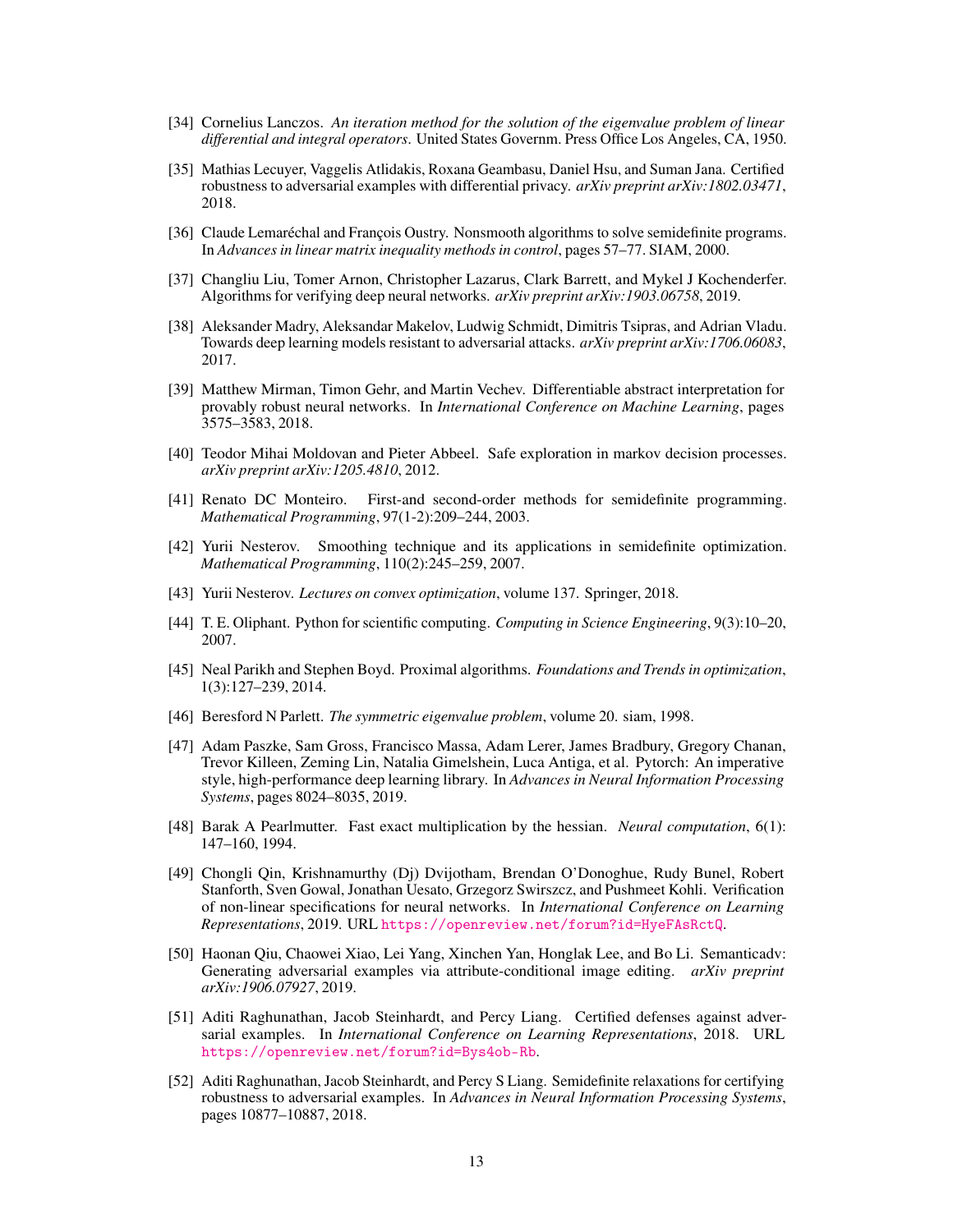- <span id="page-13-7"></span>[53] James Renegar. Efficient first-order methods for linear programming and semidefinite programming. *arXiv preprint arXiv:1409.5832*, 2014.
- <span id="page-13-3"></span>[54] Hadi Salman, Greg Yang, Huan Zhang, Cho-Jui Hsieh, and Pengchuan Zhang. A convex relaxation barrier to tight robust verification of neural networks. *arXiv preprint arXiv:1902.08722*, 2019.
- <span id="page-13-16"></span>[55] Hadi Salman, Greg Yang, Huan Zhang, Cho-Jui Hsieh, and Pengchuan Zhang. A convex relaxation barrier to tight robustness verification of neural networks. *CoRR*, abs/1902.08722, 2019. URL <http://arxiv.org/abs/1902.08722>.
- <span id="page-13-9"></span>[56] Gagandeep Singh, Timon Gehr, Matthew Mirman, Markus Püschel, and Martin Vechev. Fast and effective robustness certification. In S. Bengio, H. Wallach, H. Larochelle, K. Grauman, N. Cesa-Bianchi, and R. Garnett, editors, *Advances in Neural Information Processing Systems 31*, pages 10802–10813. Curran Associates, Inc., 2018. URL [http://papers.nips.cc/paper/](http://papers.nips.cc/paper/8278-fast-and-effective-robustness-certification.pdf) [8278-fast-and-effective-robustness-certification.pdf](http://papers.nips.cc/paper/8278-fast-and-effective-robustness-certification.pdf).
- <span id="page-13-0"></span>[57] Christian Szegedy, Wojciech Zaremba, Ilya Sutskever, Joan Bruna, Dumitru Erhan, Ian Goodfellow, and Rob Fergus. Intriguing properties of neural networks. *arXiv preprint arXiv:1312.6199*, 2013.
- <span id="page-13-15"></span>[58] Tijmen Tieleman and Geoffery Hinton. Rmsprop gradient optimization. *URL http://www. cs. toronto. edu/tijmen/csc321/slides/lecture\_slides\_lec6. pdf*, 2014.
- <span id="page-13-8"></span>[59] Vincent Tjeng, Kai Y. Xiao, and Russ Tedrake. Evaluating robustness of neural networks with mixed integer programming. In *International Conference on Learning Representations*, 2019. URL <https://openreview.net/forum?id=HyGIdiRqtm>.
- <span id="page-13-5"></span>[60] Stephen Tu and Jingyan Wang. Practical first order methods for large scale semidefinite programming. Technical report, Technical report, University of California, Berkeley, 2014.
- <span id="page-13-1"></span>[61] Jonathan Uesato, Brendan O'Donoghue, Aaron van den Oord, and Pushmeet Kohli. Adversarial risk and the dangers of evaluating against weak attacks. *arXiv preprint arXiv:1802.05666*, 2018.
- <span id="page-13-17"></span>[62] Pauli Virtanen, Ralf Gommers, Travis E. Oliphant, Matt Haberland, Tyler Reddy, David Cournapeau, Evgeni Burovski, Pearu Peterson, Warren Weckesser, Jonathan Bright, Stéfan J. van der Walt, Matthew Brett, Joshua Wilson, K. Jarrod Millman, Nikolay Mayorov, Andrew R. J. Nelson, Eric Jones, Robert Kern, Eric Larson, CJ Carey, ˙Ilhan Polat, Yu Feng, Eric W. Moore, Jake Vand erPlas, Denis Laxalde, Josef Perktold, Robert Cimrman, Ian Henriksen, E. A. Quintero, Charles R Harris, Anne M. Archibald, Antônio H. Ribeiro, Fabian Pedregosa, Paul van Mulbregt, and SciPy 1. 0 Contributors. SciPy 1.0: Fundamental Algorithms for Scientific Computing in Python. *Nature Methods*, 17:261–272, 2020. doi: https://doi.org/10.1038/s41592-019-0686-2.
- <span id="page-13-6"></span>[63] Zaiwen Wen. *First-order methods for semidefinite programming*. Columbia University, 2009.
- <span id="page-13-14"></span>[64] Zaiwen Wen, Donald Goldfarb, and Wotao Yin. Alternating direction augmented lagrangian methods for semidefinite programming. *Mathematical Programming Computation*, 2(3-4): 203–230, 2010.
- <span id="page-13-11"></span>[65] Tsui-Wei Weng, Huan Zhang, Hongge Chen, Zhao Song, Cho-Jui Hsieh, Duane Boning, Inderjit S Dhillon, and Luca Daniel. Towards fast computation of certified robustness for relu networks. *arXiv preprint arXiv:1804.09699*, 2018.
- <span id="page-13-4"></span>[66] Eric Wong and J Zico Kolter. Learning perturbation sets for robust machine learning. *arXiv preprint arXiv:2007.08450*, 2020.
- <span id="page-13-2"></span>[67] Eric Wong, Frank Schmidt, Jan Hendrik Metzen, and J Zico Kolter. Scaling provable adversarial defenses. In *Advances in Neural Information Processing Systems*, pages 8400–8409, 2018.
- <span id="page-13-12"></span>[68] Alp Yurtsever, Madeleine Udell, Joel A Tropp, and Volkan Cevher. Sketchy decisions: Convex low-rank matrix optimization with optimal storage. *arXiv preprint arXiv:1702.06838*, 2017.
- <span id="page-13-13"></span>[69] Alp Yurtsever, Joel A Tropp, Olivier Fercoq, Madeleine Udell, and Volkan Cevher. Scalable semidefinite programming. *arXiv preprint arXiv:1912.02949*, 2019.
- <span id="page-13-10"></span>[70] Huan Zhang, Tsui-Wei Weng, Pin-Yu Chen, Cho-Jui Hsieh, and Luca Daniel. Efficient neural network robustness certification with general activation functions. In *Advances in neural information processing systems*, pages 4939–4948, 2018.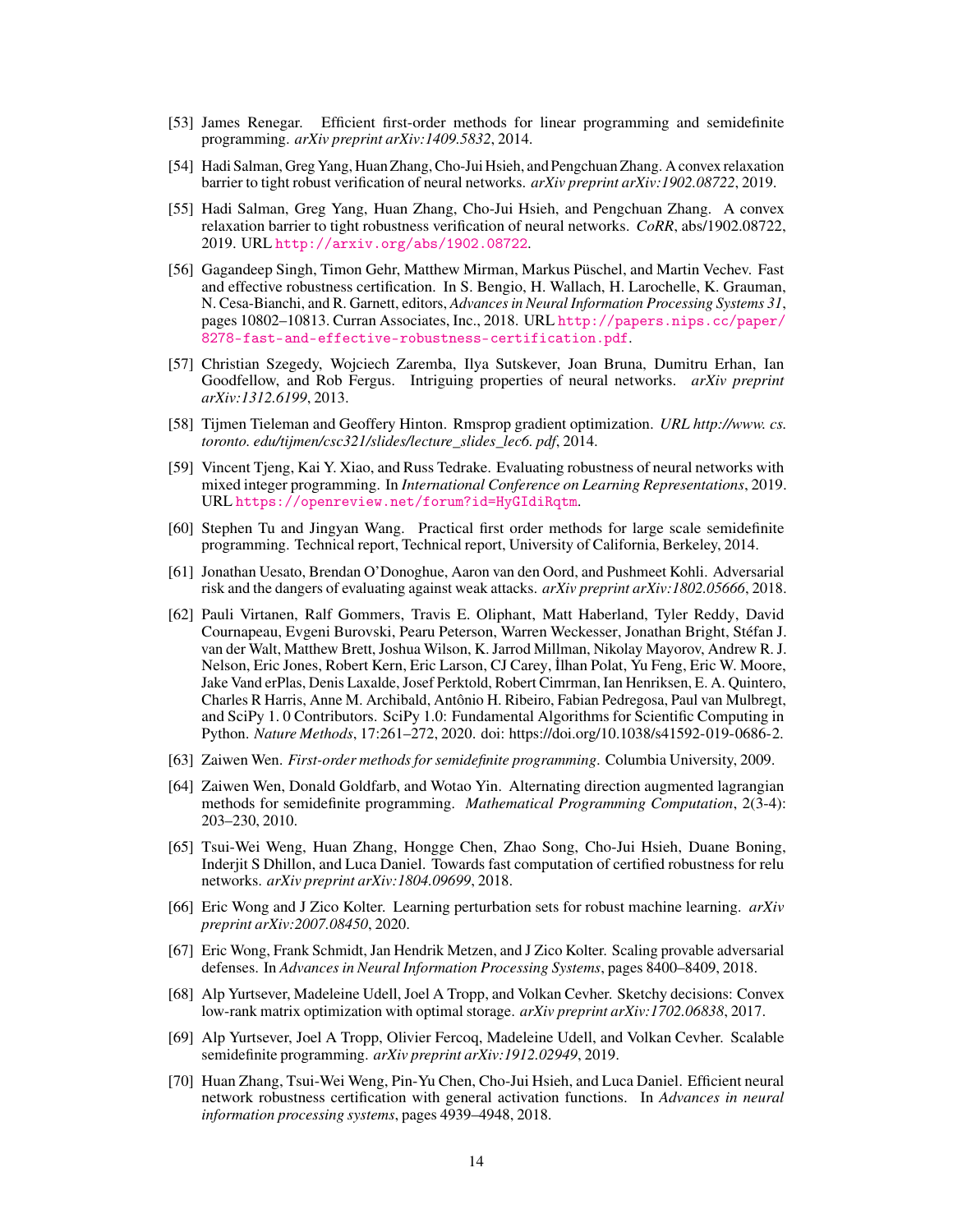## A Omitted proofs

## A.1 Adversarial robustness as quadratic specification

Consider certifying robustness: For input  $x_0 \in \mathbb{R}^d$  with true label i, the network does not misclassify any adversarial example within  $\ell_{\infty}$  distance of  $\epsilon$  from  $x_0$ . This property holds if the score of any incorrect class j is always lower than that of i for all perturbations. Thus  $\phi(x) = c^{\top} x_L$  with  $c_j = 1$ and  $c_i = -1$ . The input constraints are also linear:  $-\epsilon \leq x_i - x_{0i} \leq \epsilon$ , for  $i = 1,2,...d$ .

#### <span id="page-14-2"></span>A.2 Linear and quadratic constraints for ReLU networks

ReLU as quadratic constraints: For the case of ReLU networks, we can do this exactly, as described in [\[52\]](#page-12-6). Consider a single activation  $x_{\text{post}} = \max(x_{\text{pre}}, 0)$ . This can be equivalently written as  $x_{\text{post}} \ge 0, x_{\text{post}} \ge x_{\text{pre}}$ , stating that  $x_{\text{post}}$  is greater than 0 and  $x_{\text{pre}}$ . Additionally, the quadratic constraint  $x_{\text{post}}(x_{\text{post}} - x_{\text{pre}}) = 0$ , enforces that  $x_{\text{post}}$  is atleast one of the two. This can be extended to all units in the network allowing us to replace ReLU constraints with quadratic constraints.

## <span id="page-14-0"></span>A.3 Formulation of bound constrained dual problem

*Proposition* 1. The optimal value opt of the quadratic verification problem [\(1\)](#page-3-0) is bounded above by

$$
\operatorname{opt}_{\text{relax}} =: \min_{\lambda \ge 0, \kappa \ge 0} \underbrace{c(\lambda) + \frac{1}{2} \mathbf{1}^\top \Big[ \kappa - \lambda_{\min}^\top (\text{diag}(\kappa) - M(\lambda)) \mathbf{1} \Big]^+}_{f(\lambda, \kappa)}, \quad M(\lambda) = \begin{pmatrix} 0 & g(\lambda)^\top \\ g(\lambda) & H(\lambda) \end{pmatrix}, \quad (8)
$$

and  $\lambda_{\min}^-(Z)$  is the negative portion of the smallest eigen value of Z, i.e.  $[\lambda_{\min}(Z)]$  and  $\kappa \in \mathbb{R}^{1+N}$ .

*Proof.* We start with the Lagrangian in [\(4\)](#page-3-1) with rescaled activations such that  $\ell = -1$  and  $u = 1$ , where  $\ell$  and u are lower and upper bounds on the activations  $x \in \mathbb{R}^n$  respectively. This normalization is achieved by using pre-computed bounds via bound propagation, which are used to write the quadratic constraints, as in  $[52]$ .

$$
\text{opt} \leqslant \min_{\lambda \geq 0} \max_{-1 \leq x \leq 1} \left( c(\lambda) + g(\lambda)^\top x + \frac{1}{2} x^\top H(\lambda) x \right). \tag{9}
$$

Define

<span id="page-14-3"></span><span id="page-14-1"></span>
$$
\tilde{X} = \begin{pmatrix} 1 & x^{\top} \\ x & xx^{\top} \end{pmatrix}
$$

In terms of the above matrix, the above Lagrangian relaxation [\(9\)](#page-14-1) can be equivalently written as:

$$
opt \leq \lim_{\lambda \geq 0} \max_{\text{diag}(\tilde{X}) \leq 1} c(\lambda) + \frac{1}{2} \langle M(\lambda), \tilde{X} \rangle, \text{ where } (10)
$$

$$
M(\lambda) = \begin{pmatrix} 0 & g(\lambda)^{\top} \\ g(\lambda) & H(\lambda) \end{pmatrix}
$$
 (11)

Note that  $\tilde{X}$  is always a PSD matrix with diagonal entries bounded above by 1. This yields the following relaxation of [\(9\)](#page-14-1)

$$
\mathsf{opt} \leq \mathsf{opt}_{\mathsf{sdp}} =: \min_{\lambda \geq 0} \max_{\text{diag}(X) \leq 1, X \geq 0} c(\lambda) + \frac{1}{2} \langle M(\lambda), X \rangle. \tag{12}
$$

We introduce a Lagrange multiplier  $\frac{1}{2}\kappa \in \mathbb{R}^{n+1}$  for the constraint  $\text{diag}(X) \leq 1^3$  $\text{diag}(X) \leq 1^3$ . Since opt<sub>sdp</sub> is convex, by strong duality, we have

$$
\mathsf{opt}_{\mathsf{sdp}} = \min_{\lambda,\kappa \ge 0} \max_{X \ge 0} c(\lambda) + \frac{1}{2} \Big( \langle M(\lambda), X \rangle + \kappa^\top \mathbf{1} - \langle \mathrm{diag}(\kappa), X \rangle \Big),\tag{13}
$$

<span id="page-14-4"></span>
$$
= \min_{\lambda,\kappa \ge 0} c(\lambda) + \frac{1}{2} \kappa^{\top} \mathbf{1} \text{ s.t. } \text{diag}(\kappa) - M(\lambda) \ge 0,
$$
 (14)

<sup>&</sup>lt;sup>3</sup>The factor of  $\frac{1}{2}$  is introduced for convenience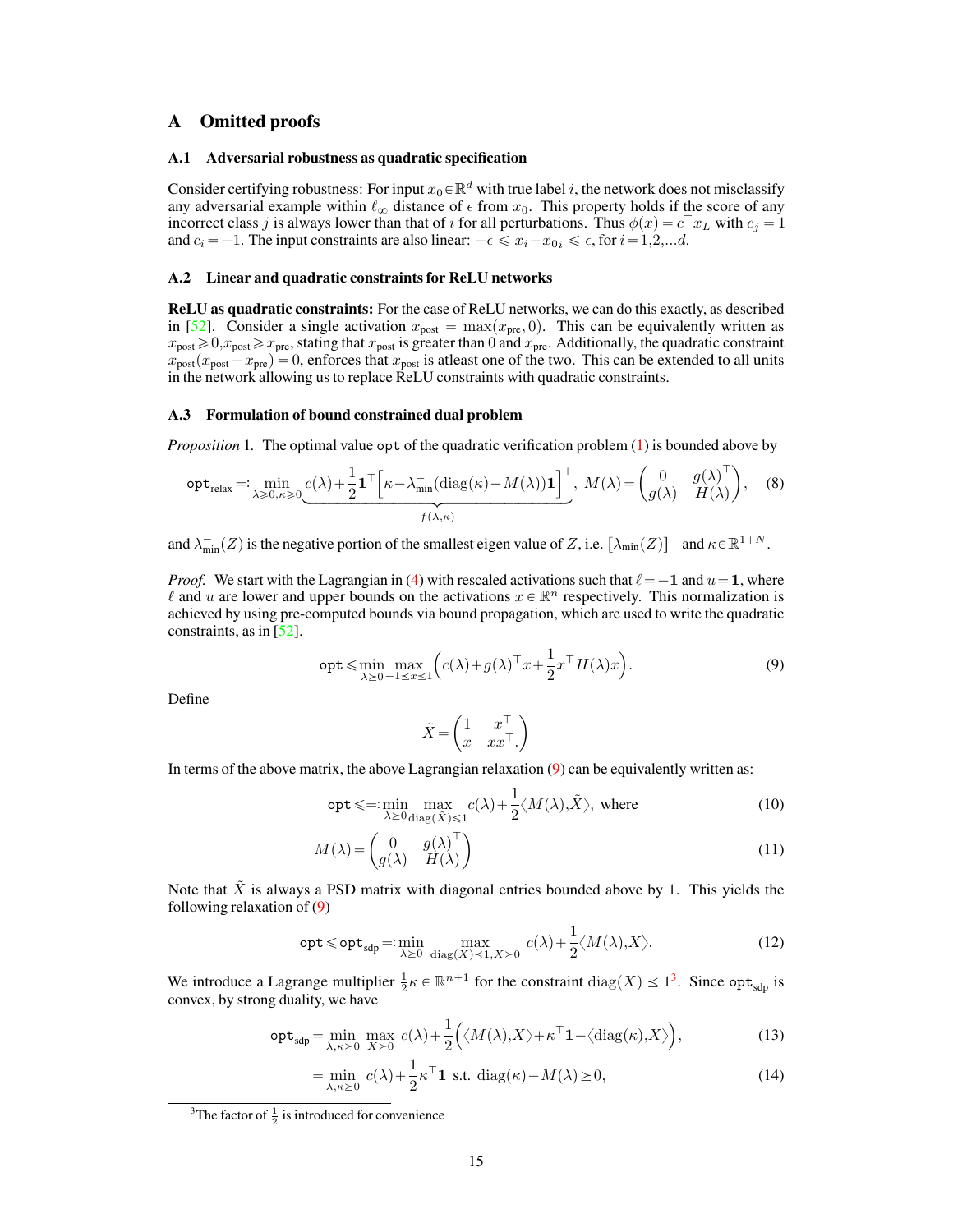where the last equality follows from the facts that (i) when  $diag(\kappa) - M(\lambda)$  is not PSD,  $\langle M(\lambda) - \text{diag}(\kappa), X \rangle$  would be unbounded when maximizing over PSD matrices X and (ii) when  $\text{diag}(\kappa) - M(\lambda) \geq 0$ , the maximum value of inner maximization over PSD matrices X is 0.

Projecting onto the PSD constraint diag( $\kappa$ ) –  $M(\lambda) \geq 0$  directly is still expensive. Instead, we take the following approach. For any non-negative  $(\kappa,\lambda)$ , we generate a *feasible*  $(\hat{\kappa},\lambda)$  as follows.

$$
\hat{\kappa} = \left[\kappa - \lambda_{\min} \left[ \text{diag}(\kappa) - M(\lambda) \right] \mathbf{1} \right]^+, \ \hat{\lambda} = \lambda \tag{15}
$$

In other words,  $\lambda$  remains unchanged with  $\lambda = \lambda$ . To obtain  $\hat{\kappa}$ , we first compute the minimum eigenvalue  $\lambda_{\min}$  of the matrix diag( $\kappa$ ) –  $M(\lambda)$ . If this is positive,  $(\kappa,\lambda)$  are feasible, and  $\hat{\kappa} = \kappa,\lambda = \lambda$ . However, if this is negative, we then add the negative portion of  $\lambda_{\min}^- = [\lambda_{\min}]^-$  to the diagonal matrix to make  $diag(\hat{\kappa}) \geq M(\lambda)$ , and subsequently project onto the non-negativity constraint. The subsequent projection never decreases the value of  $\hat{\kappa}$  and hence  $diag(\hat{\kappa}) - M(\lambda) \geq 0$ .

Plugging  $\hat{\kappa}, \hat{\lambda}$  in the objective above, and removing the PSD constraint gives us the following final formulation.

$$
\mathsf{opt}_{\textsf{sdp}} = \mathsf{opt}_{\textsf{relax}} =: \min_{\lambda, \kappa \ge 0} c(\lambda) + \frac{1}{2} \Big[ \kappa - \lambda_{\min}^- (\text{diag}(\kappa) - M(\lambda)) \mathbf{1} \Big]^{+ \top} \mathbf{1}.
$$
 (16)

Note that feasible  $\kappa, \lambda$  remain unchanged and hence the equality.

<span id="page-15-2"></span><span id="page-15-1"></span>
$$
\Box
$$

#### <span id="page-15-0"></span>A.4 Relaxation comparison to Raghunathan et al. [\[52\]](#page-12-6)

Our solver (Algorithm [1\)](#page-6-0) uses the formulation described in  $(5)$ , replicated above in  $(16)$ . In this section, we show that the above formulation is equivalent to the SDP formulation in [\[52\]](#page-12-6) when we use quadratic constraints to replace the ReLU constraints, as done in [\[52\]](#page-12-6) and presented above in Appendix [A.2.](#page-14-2) We show this by showing equivalence with an intermediate SDP formulation below. From Appendix [A.3,](#page-14-0) the solution to this intermediate fomulation matches that of relaxation we optimize [\(16\)](#page-15-1).

$$
\operatorname{opt}_{\text{sdp}} =: \min_{\lambda \ge 0} \max_{\text{diag}(X) \le 1, X \ge 0} c(\lambda) + \frac{1}{2} \langle M(\lambda), X \rangle.
$$
 (17)

To mirror the block structure in  $M(\lambda)$ , we write  $X \geq 0$  as follows. ˆ

$$
X = \begin{pmatrix} X_{11} & X_x^{\top} \\ X_x & X_{xx} \end{pmatrix}, X_{xx} \ge \frac{1}{X_{11}} X_x X_x^{\top},
$$
 (18)

where the last condition follows by Schur complements.

The objective then takes the form  $\max_{\text{diag}(X_{xx}) \le 1, X_{11} \le 1} g(\lambda)^\top X_x + \frac{1}{2} \langle H(\lambda), X_{xx} \rangle$ . Note that the feasible set (over  $X_{xx}, X_x$ ) for  $X_{11} = 1$  contains the feasible sets for any smaller  $X_{11}$ , by the Schur complement condition above. Since  $X_{11}$  does not appear in the objective, we can set  $X_{11} = 1$  to obtain the following equality.

$$
\mathsf{opt}_{\mathsf{sdp}} = \min_{\lambda \ge 0} \max_{\text{diag}(X) \le 1, X_{11} = 1, X \ge 0} c(\lambda) + g(\lambda)^\top X_x + \frac{1}{2} \langle H(\lambda), X_{xx} \rangle, \tag{19}
$$

where  $X_{11}$  is the first entry, and  $X_x, X_{xx}$  are the blocks as described in [\(18\)](#page-15-2).

**Prior SDP.** Now we start with the SDP formulation in [\[52\]](#page-12-6). Recall that we have a QCQP that represents the original verification problem with quadratic constraints on activations. The relaxation in  $[52]$  involves intoducing a new matrix variable  $P$  as follows.

<span id="page-15-3"></span>
$$
P = \begin{pmatrix} P[1] & P[x] \\ P[x] & P[xx] \end{pmatrix} \tag{20}
$$

The quadratic constraints are now written in terms of P where  $P[x]$  replaces the linear terms and  $P[xx]$  replaces the quadratic terms. Raghunathan et al. [\[52\]](#page-12-6) optimize this primal SDP formulation to obtain  $opt_{prior\text{-}sdp}$ . By strong duality,  $opt_{prior\text{-}sdp}$  matches the optimum of the dual problem obtained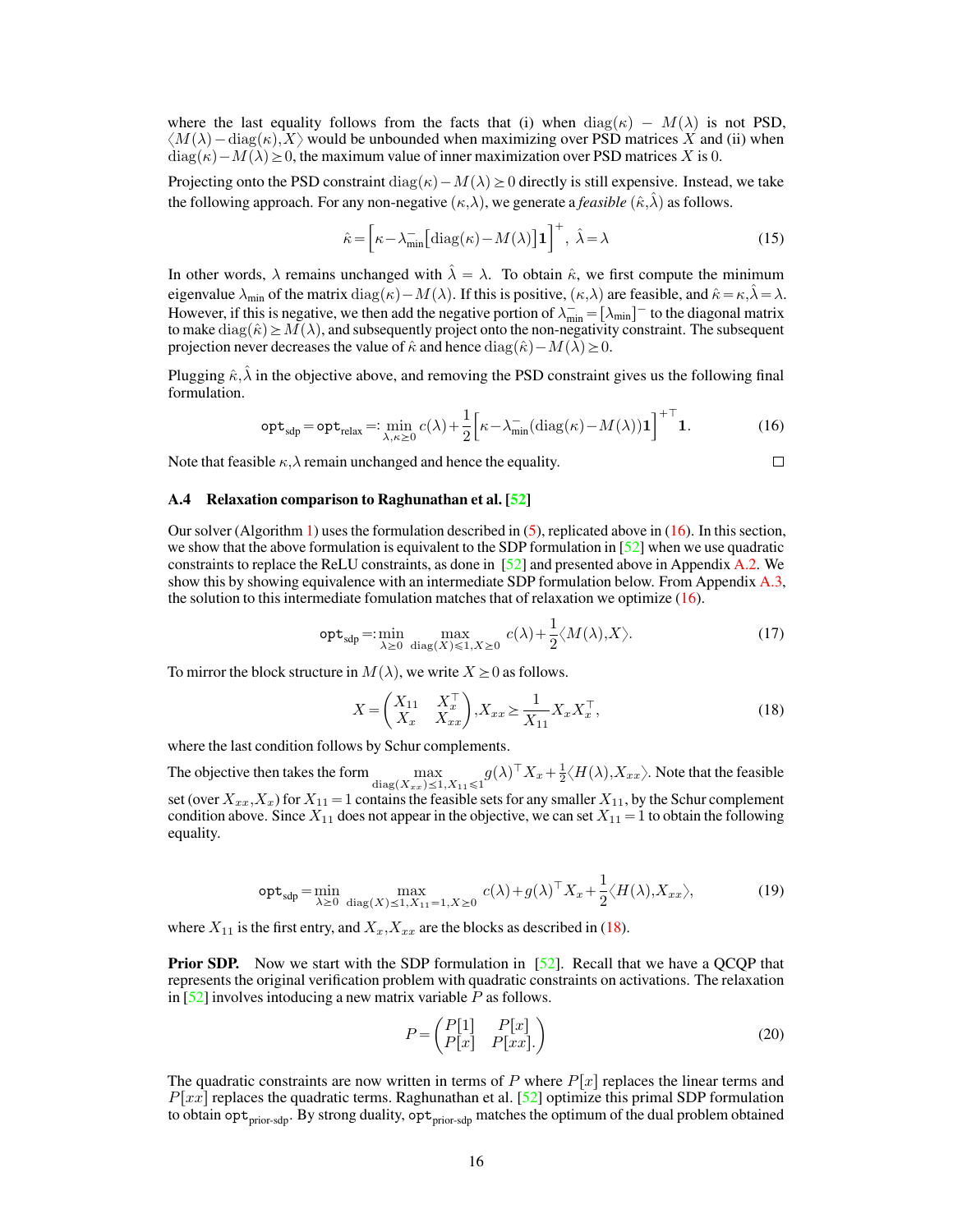via the Lagrangian relaxation of the SDP. In terms of the quantities  $q$ , H that we defined in this work  $((3)$  $((3)$  and  $(4)$ ), we have

$$
\mathsf{opt}_{\text{prior-sdp}} = \min_{\lambda \ge 0} \max_{\text{diag}(P) \le 1, P[1] = 1, P \ge 0} \mathcal{L}_{\text{prior-sdp}}(P, \lambda) \tag{21}
$$

<span id="page-16-1"></span>
$$
= \min_{\lambda \ge 0} \max_{\text{diag}(P) \le 1, P[1]=1, P \ge 0} c(\lambda) + g(\lambda)^{\top} P[x] + \frac{1}{2} \langle H(\lambda), P[xx] \rangle. \tag{22}
$$

By redefining matrix P as X, from [\(19\)](#page-15-3) and [\(21\)](#page-16-1), we have  $opt_{\text{sdp}} = opt_{\text{prior-sdp}}$ . From [\(16\)](#page-15-1), we have  $opt_{\text{sdp}} = opt_{\text{relax}}$  and hence proved that the optimal solution of our formulation matches that of prior work [\[52\]](#page-12-6) when using the same quadratic constraints as used in [52]. In other words, our reformulation that allows for a subgradient based memory efficient solver does *not* introduce additional looseness over the original formulation that uses a memory inefficient interior point solver.

## <span id="page-16-0"></span>A.5 Regularization of  $\kappa$  via alternate dual formulation

In Section [5.3,](#page-5-0) we describe that it can be helpful to regularize  $\kappa_{1:n}$  towards 0. This is motivated by the following proposition:

<span id="page-16-3"></span>*Proposition 3.* The optimal value opt is upper-bounded by the alternate dual problem  
\n
$$
\text{opt} \leq \min_{\lambda, \kappa \geq 0} \underbrace{c(\lambda) + \frac{1}{2} \kappa_0}_{\text{f}(\lambda, \kappa_0)} \text{s.t. } \begin{pmatrix} \kappa_0 & -g(\lambda)^\top \\ -g(\lambda) & -H(\lambda) \end{pmatrix} \geq 0
$$
\n(23)

Further, for any feasible solution  $\lambda, \kappa_0$  for this dual problem, we can obtain a corresponding solution to opt<sub>relax</sub> with  $\lambda, \kappa_0, \kappa_{1:n} = 0, \kappa = (\kappa_0; \kappa_{1:n})$ , such that  $f(\lambda, \kappa) = \hat{f}(\lambda, \kappa_0)$ .

*Proof.* We begin with the Lagrangian dual

$$
\text{opt} \leq \text{opt}_{\text{lagAlt}} = \min_{\lambda \geq 0} \max_{x} c(\lambda) + x^{\top} g(\lambda) + \frac{1}{2} x^{\top} H(\lambda) x. \tag{24}
$$

Note that this is exactly the dual from Equation  $(4)$ , without the bound constraints on x in the inner maximization. In other words, whereas Equation [\(4\)](#page-3-1) encodes the bound constraints into both the Lagrangian and the inner maximization constraints, in Equation [24,](#page-16-2) the bound constraints are encoded in the Lagrangian only.

The inner maximization can be solved in closed form, and is maximized for  $x = -H(\lambda)^{-1}g(\lambda)$ , yielding

$$
\operatorname{opt}_{\text{lagAlt}} = \min_{\lambda \ge 0} c(\lambda) - \frac{1}{2} g(\lambda)^\top H(\lambda) g(\lambda). \tag{25}
$$

We can then reformulate using Schur complements:

$$
\operatorname{opt}_{\text{lagAlt}} = \min_{\lambda \ge 0, \kappa_0} c(\lambda) + \frac{1}{2} \kappa_0 \text{ s.t. } \kappa_0 \ge -g(\lambda) H(\lambda)^{-1} g(\lambda)
$$
 (26a)

$$
= \min_{\lambda \ge 0, \kappa_0} c(\lambda) + \frac{1}{2} \kappa_0 \text{ s.t. } \hat{M}(\lambda) \ge 0 \text{ where}
$$
 (26b)

$$
\hat{M}(\lambda) = \begin{pmatrix} \kappa_0 & -g(\lambda)^\top \\ -g(\lambda) & -H(\lambda) \end{pmatrix}.
$$
\n(26c)

To see that this provides a corresponding solution to  $opt_{relax}$ , we note that when  $\hat{M} \geq 0$ , the choice To see that this provides a corresponding solution to  $\operatorname{opt}_{\text{relax}}$ , we note that when  $M \geq 0$ , the choice  $\kappa = (\kappa_0; \kappa_{1:n}), \kappa_{1:n} = 0$  makes  $\operatorname{diag}(\kappa) - M(\lambda) = \hat{M}(\lambda)$ , and so  $\lambda_{\min}^- \left[ \operatorname{diag}(\kappa) - M(\lambda) \right] = 0$ . Thus, any solution  $\lambda, \kappa_0$ , we have  $f(\lambda, \kappa) = \hat{f}(\lambda, \kappa_0) = c(\lambda) + \frac{1}{2}\kappa_0$ .

<span id="page-16-2"></span> $\Box$ 

*Remark.* Proposition [3](#page-16-3) indicates that regularizing  $\kappa_{1:n}$  towards 0 corresponds to solving the alternate dual formulation opt<sub>dualAlt</sub>, which does not use bound constraints for the inner maximization. In this case, the role of  $\kappa_{1:n}$  and  $\hat{\kappa}$  is slightly different: even in the case when  $\kappa_{1:n}$  is clamped to 0, the bound-constrained formulation allows an efficient projection operator, which in turn provide efficient any-time bounds.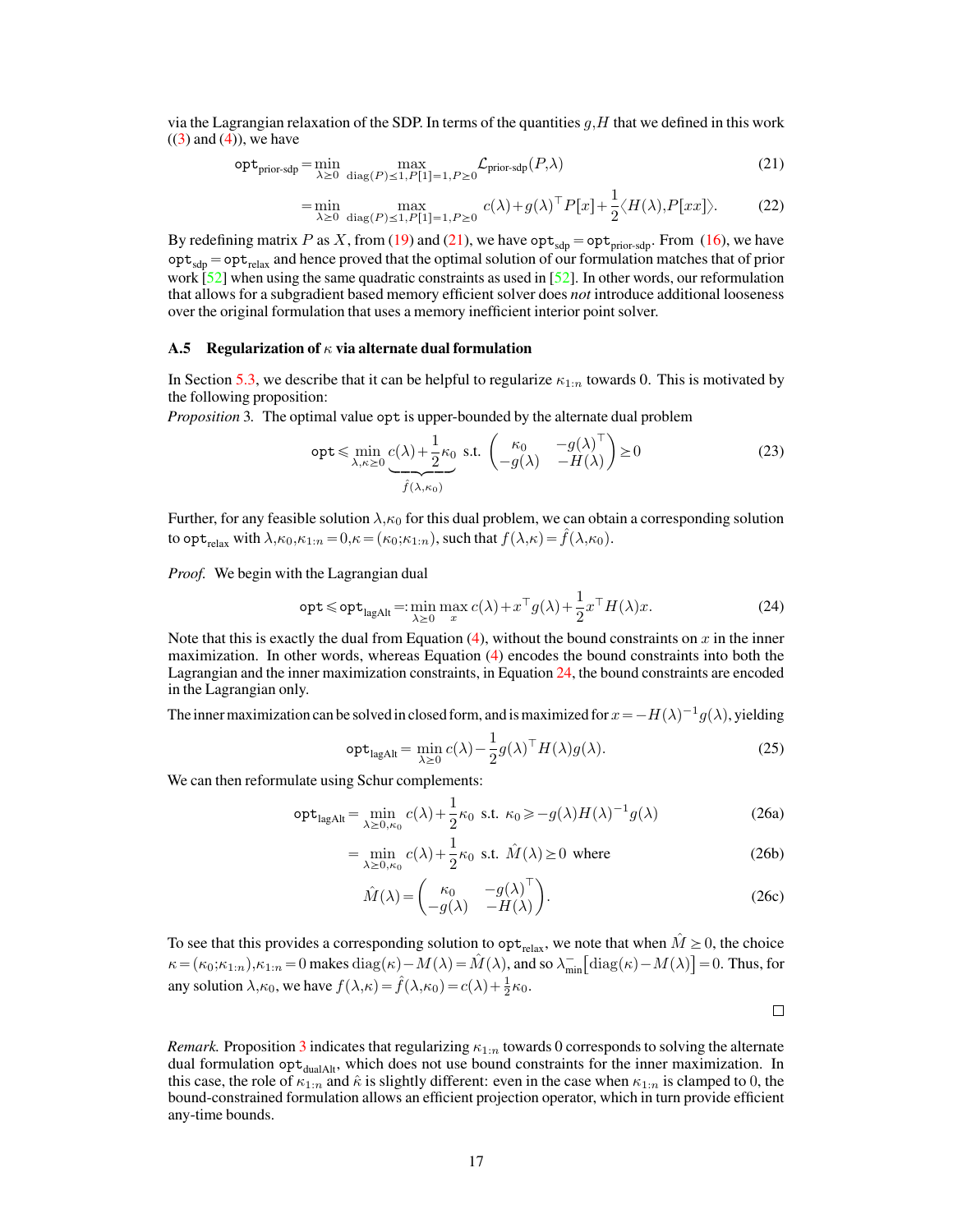#### <span id="page-17-0"></span>A.6 Informal comparison to standard maximum eigenvalue formulation

Our derivation for Proposition [1](#page-4-5) is similar to maximum eigenvalue formulations for dual SDPs – our main emphasis is that when applied to neural networks, we can use autodiff and implicit matrix-vector products to efficiently compute subgradients.

We also mention here a minor difference in derivations for convenience of readers. The common derivation for these maximum eigenvalue formulations starts with an SDP primal under the assumption that all feasible solutions for the matrix variable X have fixed trace. This trace assumption plays an analogous role to our interval constraints in the QCQP [\(12\)](#page-14-3). These interval constraints also imply a trace constraint (since  $\text{diag}(X) \leq 1$  implies tr $(X) \leq N + 1$ ), but the interval constraints also allow us to use  $\kappa$  to smooth the optimization. Without  $\kappa$ , any positive eigenvalues of  $M(\lambda)$  cause large spikes in the objective – simplifying the objective  $f(\lambda,\kappa)$  in [\(5\)](#page-4-2) reveals the term  $(N+1)\lambda_{\max}^+(M(\lambda))$  which grows linearly with N. As expected, this term also appears in these other formulations  $[25, 42]$  $[25, 42]$  $[25, 42]$ .

## <span id="page-17-1"></span>A.7 Proof of Proposition 2

*Proposition* 2. For any choice of  $\lambda$  satisfying  $H(\lambda) = 0$ , the optimal choice  $\kappa_{opt}(\lambda)$  is given by

$$
\kappa_0^* = \sum_{i=1}^n |g(\lambda)|_i \; \; ; \; \; \kappa_{1:n}^* = |g(\lambda)|
$$

where we have divided  $\kappa = [\kappa_0; \kappa_{1:n}]$  into a leading scalar  $\kappa_0$  and a vector  $\kappa_{1:n}$ .

*Proof.* We use the dual expression from Equation [\(14\)](#page-14-4):

$$
\mathsf{opt}_{\mathsf{sdp}} = \min_{\lambda,\kappa \ge 0} c(\lambda) + \frac{1}{2} \kappa^\top \mathbf{1} \text{ s.t. } \operatorname{diag}(\kappa) - M(\lambda) \ge 0.
$$

Notice that by splitting  $\kappa$  into its leading component  $\kappa_0$  (a scalar) and the subvector  $\kappa_{1:n} = [\kappa_1,...,\kappa_n]$ (a vector of the same dimension as x), the constraint between  $\kappa, \lambda$  evaluates to

$$
\operatorname{diag}(\kappa) - M(\lambda) = \begin{pmatrix} \kappa_0 & g(\lambda)^\top \\ g(\lambda) & \operatorname{diag}(\kappa_{1:n}) \end{pmatrix} \ge 0
$$

Using Schur complements, we can rewrite the PSD constraint as

$$
\left(\mathrm{diag}(\kappa) - M(\lambda)\right) \ge 0 \Leftrightarrow \kappa_0 \ge \sum_{i \ge 1} \kappa_i^{-1} \left(g(\lambda)\right)_i^2
$$

Since the objective is monotonically increasing in  $\kappa_0$ , the optimal choice for  $\kappa_0$  is the lower bound above  $\kappa_0 \ge \sum_{i\ge 1} \kappa_i^{-1} (g(\lambda))^2$ . Given this choice, the objective in terms of  $\kappa_{1:n}$  becomes

$$
\sum_{i\geqslant 1}\kappa_i+\frac{\left(g(\lambda)\right)_i^2}{\kappa_i}
$$

By the AM-GM inequality, the optimal choice for the remaining terms  $\kappa_{1:n}$  is then  $\kappa_{1:n} = |g(\lambda)|$ .  $\Box$ 

## <span id="page-17-2"></span>B Experimental details

## <span id="page-17-3"></span>B.1 Verifying Adversarial Robustness: Training and Hyperparameter Details

**Optimization details.** We perform subgradient descent using the Adam  $[27]$  update rule for MLP experiments, and RMSProp for CNN experiments. We use an initial learning rate of  $1e-3$ , which we anneal twice by 10. We use 15K optimization steps for all MLP experiments, 60K for CNN experiments on MNIST, and 150K on CIFAR-10. All experiments run on a single P100 GPU.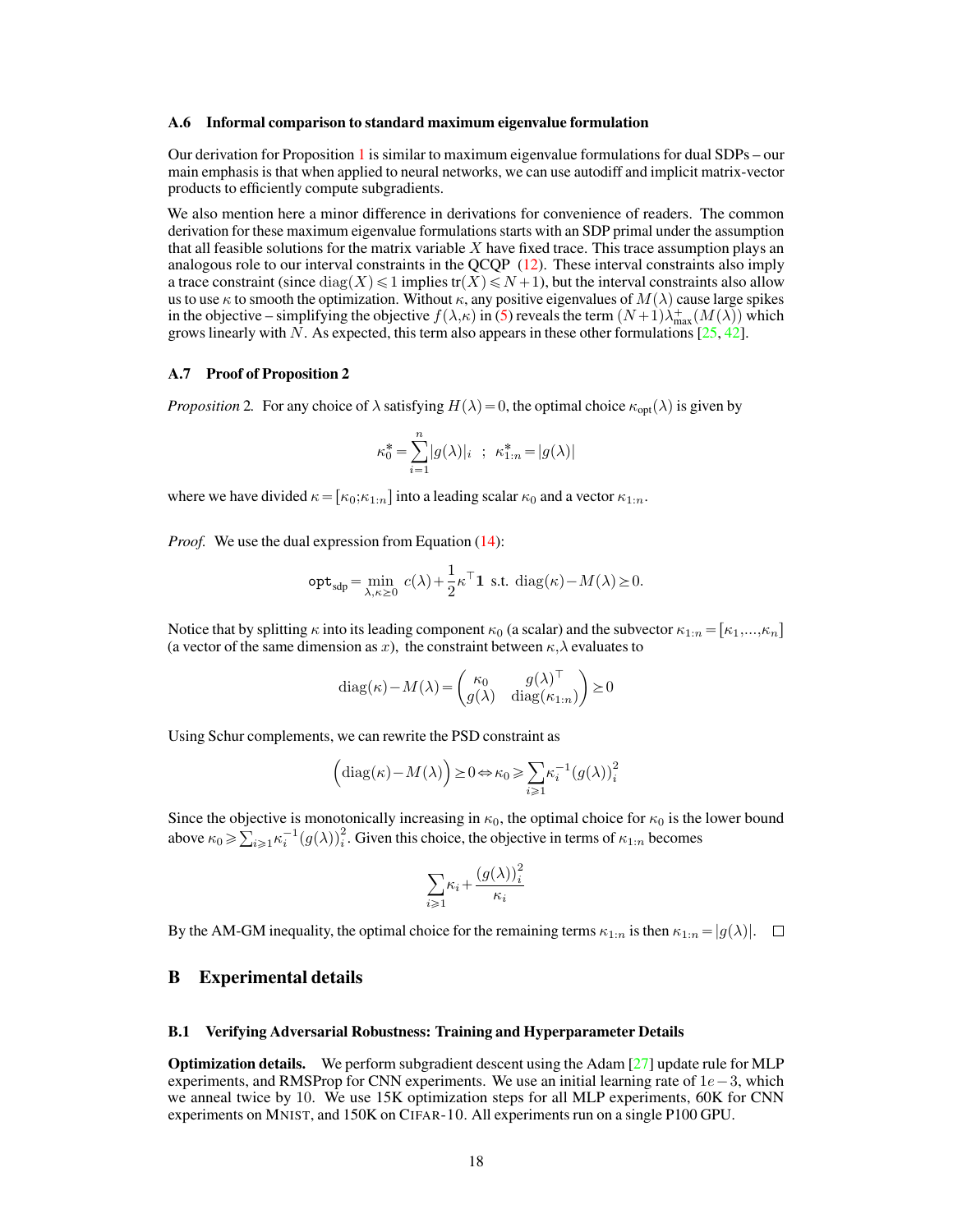Adaptive learning rates For MLP experiments, we use an adaptive learning rate for dual variables associated with the constraint  $x_{i+1} \bigcirc (x_{i+1} - \mathbb{L}_i(x_i)) \leq 0$ , as mentioned in Section [5.3.](#page-5-0) In early experiments for MLP-Adv, we observed very sharp curvature in the dual objective with respect to these variables – the gradient has values on the order  $\approx 1e3$  while the solution at convergence has values on the order of  $\approx 1e-2$ . Thus, for all MLP experiments, we decrease learning rates associated with these variables by a  $10\times$  factor. While SDP-FO produced meaningful bounds even without this adjustment, we observed that this makes optimization significantly more stable for MLP experiments. This adjustment was not necessary for CNN experiments.

Training Modes We conduct experiments on networks trained in three different modes. Nor indicates the network was trained only on unperturbed examples, with the standard cross-entropy loss. Adv networks use adversarial training [\[38\]](#page-12-4). Mix networks average the adversarial and normal losses, with equal weights on each. We find that Mix training, while providing a significant improvement in test-accuracy, renders the model less verifiable (across verification methods) than training only with adversarial examples.

The suffix -4 in the network name (e.g. CNN-A-Mix-4) indicates networks trained with the large perturbation radius  $\epsilon_{\text{train}} = 4.4/255$ . We find that using larger  $\epsilon_{\text{train}}$  implicitly facilitates verification at smaller  $\epsilon$  (across verification methods), but is accompanied by a significant drop in clean accuracy. For all other networks, we choose  $\epsilon_{\text{train}}$  to match the evaluation  $\epsilon$ : i.e. generally  $\epsilon = 0.1$  on MNIST and  $\epsilon = 2.2/255$  on CIFAR-10 (which slightly improves adversarial robustness relative to  $\epsilon = 2/255$ as reported in [\[22\]](#page-11-5)).

Pre-trained networks For the networks MLP-LP, MLP-SDP, MLP-Adv, we use the trained parameters from [\[52\]](#page-12-6), and for the networks **MLP-Nor, MLP-Adv-B** we use the trained parameters from  $[55]$ .

<span id="page-18-1"></span>Model Architectures Each model architecture is associated with a prefix for the network name. Table [2](#page-18-1) summarizes the CNN model architectures. The MLP models are taken directly from [\[52,](#page-12-6) [55\]](#page-13-16) and use fully-connected layers with ReLU activations. The number of neurons per layer is as follows: MLP-Adv 784-200-100-50-10, MLP-LP/MLP-SDP 784-500-10, MLP-B/MLP-Nor 784-100-100-10.

| Model        | CNN-A                    | <b>CNN-B</b>              |  |  |
|--------------|--------------------------|---------------------------|--|--|
|              | $CONV 16 4x4+2$          | $CONV$ 32.5 $\times$ 5+2  |  |  |
| Architecture | $CONV$ 32 4 $\times$ 4+1 | $CONV$ 128 4 $\times$ 4+2 |  |  |
|              | FC 100                   | FC 250                    |  |  |
|              | FC 10                    | FC 10                     |  |  |

Table 2: Architecture of CNN models used on MNIST and CIFAR-10. Each layer (except the last fully connected layer) is followed by ReLU activations. CONV T W×H+S corresponds to a convolutional layer with T filters of size WXH with stride of S in both dimensions. FC T corresponds to a fully connected layer with T output neurons.

## <span id="page-18-0"></span>B.2 Verifying VAEs

<span id="page-18-2"></span>Architecture Details We train a VAE on the MNIST dataset with the architecture detailed in Table [3.](#page-18-2)

| <b>Encoder</b> | <b>Decoder</b>       |
|----------------|----------------------|
| FC 512         | FC 1568              |
| FC 512         | $CONV-T$ 32.3 $x3+2$ |
| FC 512         | $CONV-T 3x3+1$       |
| FC 16          |                      |

Table 3: The VAE consists of an encoder and a decoder, and the architecture details for both the encoder and the decoder are provided here. CONV-T T W×H+S corresponds to a transpose convolutional layer with T filters of size W×H with stride of S in both dimensions.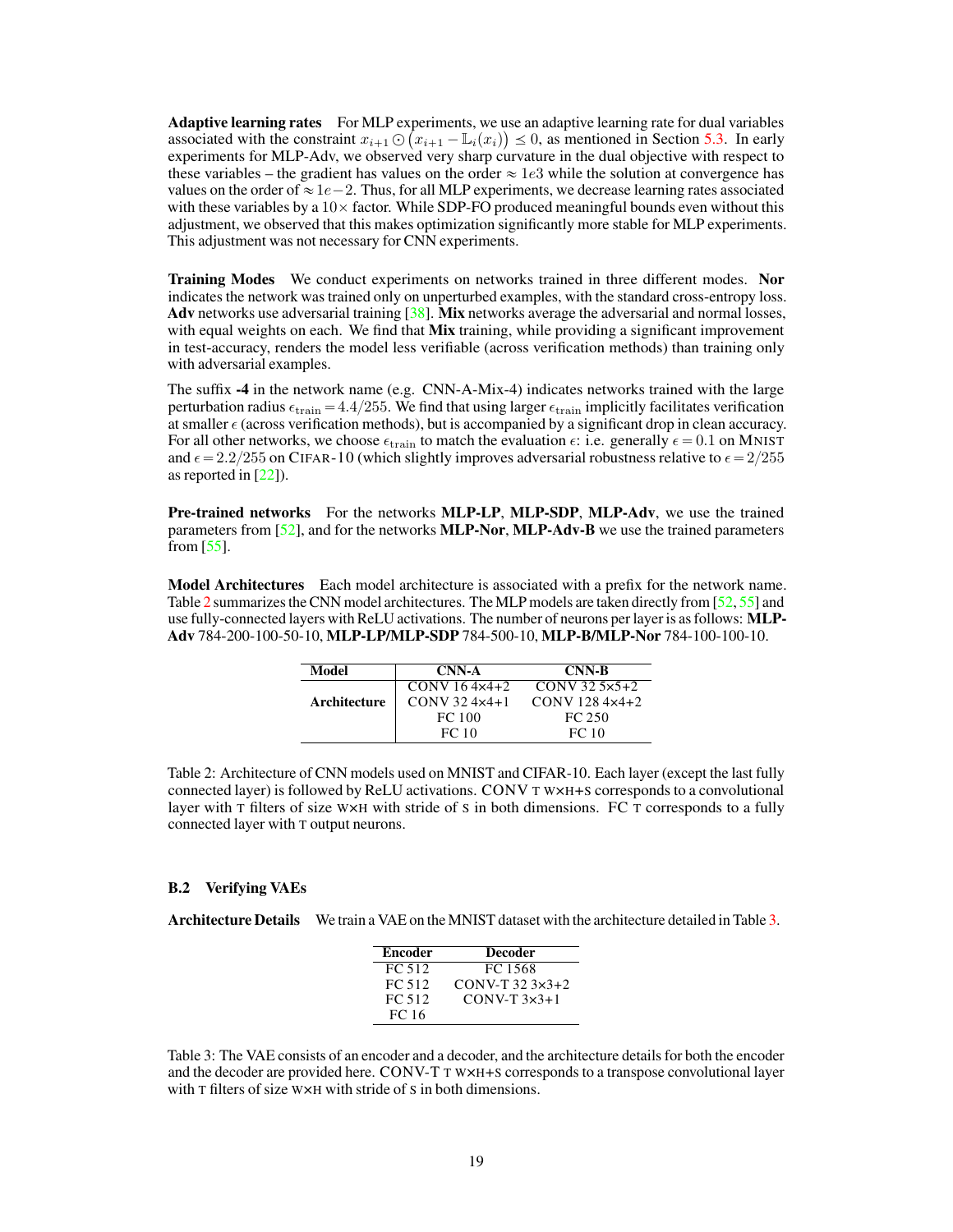<span id="page-19-2"></span>

(a) Original and Perturbed Digit '9'

(b) Original and Perturbed Digit '0'

Figure 3: Two digits from the MNIST data set, and the corresponding images when perturbed with Gaussian noise, whose squared  $\ell_2$ -norm is equal to the threshold ( $\tau = 40.97$ ).  $\tau$  corresponds to threshold on the reconstruction error used in equation [\(7\)](#page-8-2).

Optimization details. We perform subgradient descent using RMSProp with an initial learning rate of  $1e-3$ , which we anneal twice by 10. All experiments run on a single P100 GPU, and each verification instance takes under 7 hours to run.

Computing bounds on the reconstruction loss based on interval bound propagation Interval bound propagation lets us compute bounds on the activations of the decoder, given bounded  $l_{\infty}$ perturbations in the latent space of the VAE. Given a lower bound  $lb$  and an upper bound  $ub$  on the output of the decoder, we can compute an upper bound on the reconstruction error  $||s - \hat{s}||_2$  over all valid latent perturbations as  $\|\max\{|ub-s|,|s-lb|\}\|_2^2$ , where  $\max$  represents the element-wise maximum between the two vectors. We visualize images perturbed by noise corresponding to the threshold  $\tau$  on the reconstruction error in Section [6.2](#page-8-0) in Figure [3.](#page-19-2)

## <span id="page-19-0"></span>C Additional results

## <span id="page-19-1"></span>C.1 Detailed comparison to off-the-shelf solver

Setup We isolate the impact of optimization by comparing performance to an off-the-shelf solver with the same SDP relaxation. For this experiment, we use the MLP-Adv network from [\[51\]](#page-12-3), selecting quadratic constraints to attain an equivalent relaxation to  $[51]$ . We compare across 10 random examples, using the target label with the highest loss under a PGD attack, i.e. the target label closest to being misclassified. For each example, we measure  $\underline{\Phi}_{PGD}$ ,  $\overline{\Phi}_{SDP-IP}$ , and  $\overline{\Phi}_{SDP-FO}$ , where  $\overline{\Phi}$  and  $\underline{\Phi}$  are as defined in Section [6.1.](#page-6-1) Since the interior point method used by MOSEK can solve SDPs exactly for small-scale problems, this allows analyzing looseness incurred due to the relaxation vs. optimization. In particular,  $\overline{\Phi}_{SDP-IP} - \underline{\Phi}_{PGD}$  is the relaxation gap, plus any suboptimality for PGD, while  $\overline{\Phi}_{SDP-IP} - \overline{\Phi}_{SDP-FO}$  is the optimization gap due to inexactness in the SDP-FO dual solution.

Results We observe that SDP-FO converges to a near-optimal dual solution in all 10 examples. This is shown in Figure [4.](#page-20-0) Quantitatively, the relaxation gap  $\overline{\Phi}_{SDP-IP}-\underline{\Phi}_{PGD}$  has a mean of 0.80 (standard deviation 0.22) over the 10 examples, while the optimization gap  $\overline{\Phi}_{SDP-IP} - \overline{\Phi}_{SDP-FO}$  has a mean of 0.10 (standard deviation 0.07), roughly  $8\times$  smaller. Thus, SDP-FO presents a significantly more scalable approach, while sacrificing little in precision for this network.

*Remark.* While small-scale problems can be solved exactly with second-order interior point methods, these approaches have poor asymptotic scaling factors. In particular, both the SDP primal and dual problems involve matrix variables with number of elements quadratic in the number of network activations  $N$ . Solving for the KKT stationarity conditions (e.g. via computing the Cholesky decomposition) then requires memory  $O(N^4)$ . At a high-level, SDP-FO uses a first-order method to save a quadratic factor, and saves another quadratic factor through use of iterative algorithms to avoid materializing the  $M(\lambda)$  matrix. SDP-FO achieves  $O(Nk)$  memory usage, where k is the number of Lanczos iterations, and in our experiments, we have found  $k \ll N$  suffices for Lanczos convergence.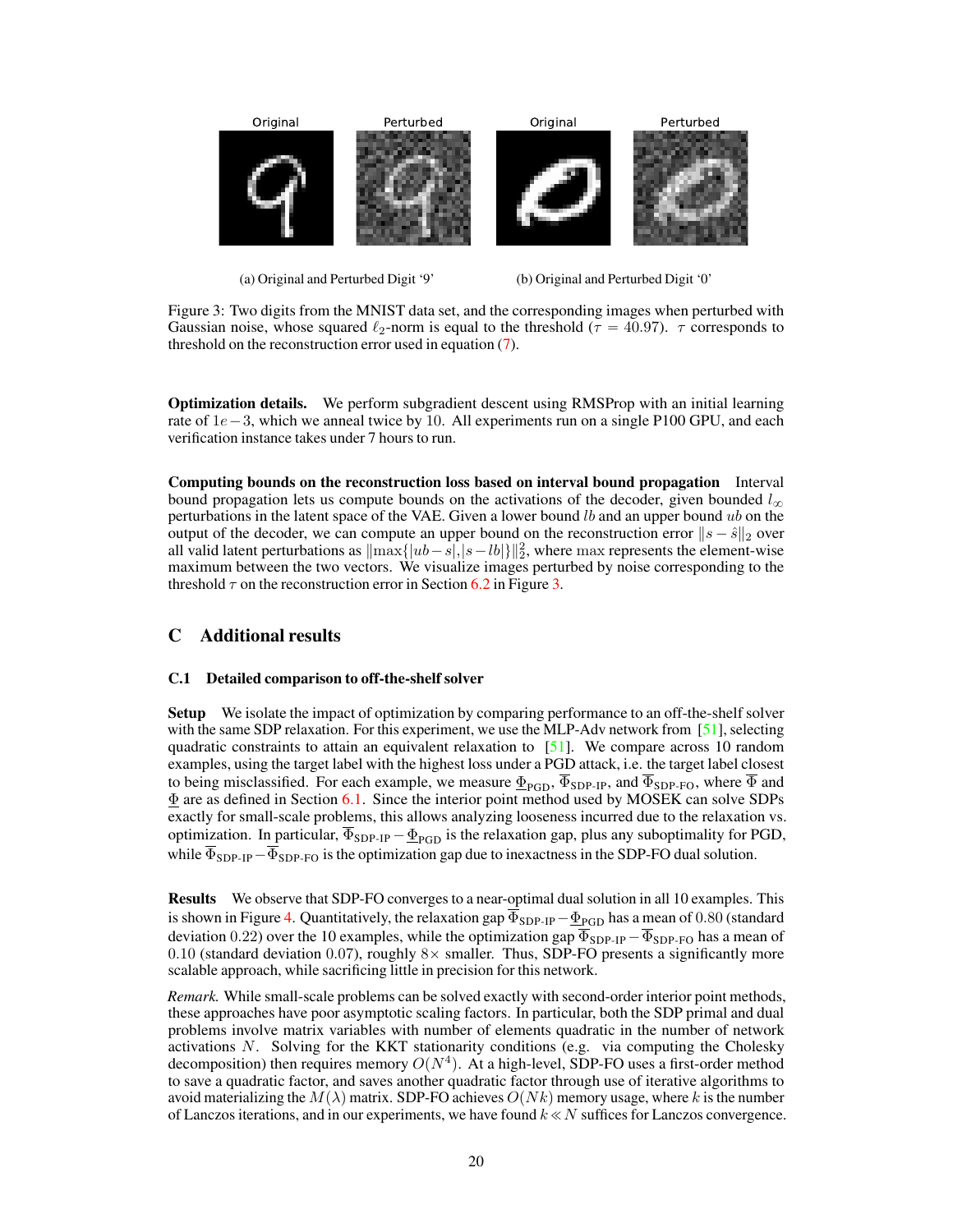<span id="page-20-0"></span>

(a) MNIST, MLP-Adv

Figure 4: *Comparison to off-the-shelf solver.* For 10 examples on MNIST, we plot the verified upper bound on  $\phi_x$  against the adversarial lower bound (using a single target label for each), comparing SDP-FO to the optimal SDP bound found with SDP-IP (using MOSEK). In all cases, the SDP-FO bound is very close to the SDP-IP bound, demonstrating that SDP-FO converges to a near-optimal dual solution. Note that in many cases, the scatter points for SDP-FO and SDP-IP are directly overlapping due to the small gap.

## C.2 Investigation of relaxation tightness for MLP-Adv

Setup The discussion above in Appendix [C.1](#page-19-1) suggests that SDP-FO is a sufficiently reliable optimizer so that the main remaining obstacle to tight verification is tight relaxations. In our main experiments, we use simple interval arithmetic  $\left[39, 23\right]$  $\left[39, 23\right]$  $\left[39, 23\right]$  for bound propagation, to match the relaxation in  $[51]$ . However, by using CROWN  $[70]$  for bound propagation, we can achieve a tighter relaxation.

Results Using CROWN bounds in place of interval arithmetic bounds improves the overall verified accuracy from 83.0% to 91.2%. This closes most of the gap to the PGD upper bound of 93.4%. For this model, while the SDP relaxation still yields meaningful bounds when provided very loose initial bounds, the SDP relaxation still benefits significantly from tighter initial bounds. More broadly, this suggests that SDP-FO provides a reliable optimizer, which combines naturally with development of tighter SDP relaxations.

#### C.3 Verifying Adversarial Robustness: Additional Results

Table [4](#page-20-1) provides additional results on verifying adversarial robustness for different perturbation radii and training modes. Here, we consider perturbations and training-modes not included in Table [1.](#page-7-1) We find that across settings, SDP-FO outperforms the LP-relaxation.

<span id="page-20-1"></span>

|                |                            |               | <b>Training</b>                                  | Accuracy       |       | Verified Accuracy |         |
|----------------|----------------------------|---------------|--------------------------------------------------|----------------|-------|-------------------|---------|
| <b>Dataset</b> | <b>Epsilon</b>             | Model         | <b>Epsilon</b>                                   | <b>Nominal</b> | PGD   | SDP-FO (Ours)     | LP      |
| <b>MNIST</b>   | $\epsilon = 0.3$           | CNN-A-Adv     | $\epsilon_{\text{train}} = 0.3$                  | 98.6%          | 80.0% | 43.4%             | $0.2\%$ |
| $CIFAR-10$     | $\epsilon = \frac{2}{255}$ | CNN-A-Adv     | $\epsilon_{\text{train}} = \frac{2.2}{255}$      | 68.7%          | 53.8% | 39.6%             | 5.8%    |
|                |                            | $CNN-A-Adv-4$ | $\frac{4.4}{255}$<br>$\epsilon_{\text{train}} =$ | 56.4%          | 49.4% | $40.0\%$          | 38.9%   |
|                | $\epsilon = \frac{8}{255}$ | CNN-A-Adv     | $\frac{8.8}{255}$<br>$\epsilon_{\text{train}} =$ | $46.9\%$       | 30.6% | 18.0%             | 3.8%    |
|                |                            | CNN-A-Mix     | $\frac{8.8}{255}$<br>$\epsilon_{\text{train}} =$ | 56.7%          | 26.4% | 9.0%              | 0.1%    |

Table 4: Comparison of verified accuracy across various networks and perturbation radii. All SDP-FO numbers computed on the first 100 test set examples, and numbers for LP on the first 1000 test set examples. The perturbations and training-modes considered here differ from those in Table [1.](#page-7-1) For all networks, SDP-FO outperforms the LP-relaxation baseline.

## C.4 Comparison between Lanczos and exact eigendecomposition

All final numbers we report use the minimum eigenvalue from an exact eigendecomposition (we use the eigh routine available in SciPy  $[62]$ ). However, the exact decomposition is far too expensive to